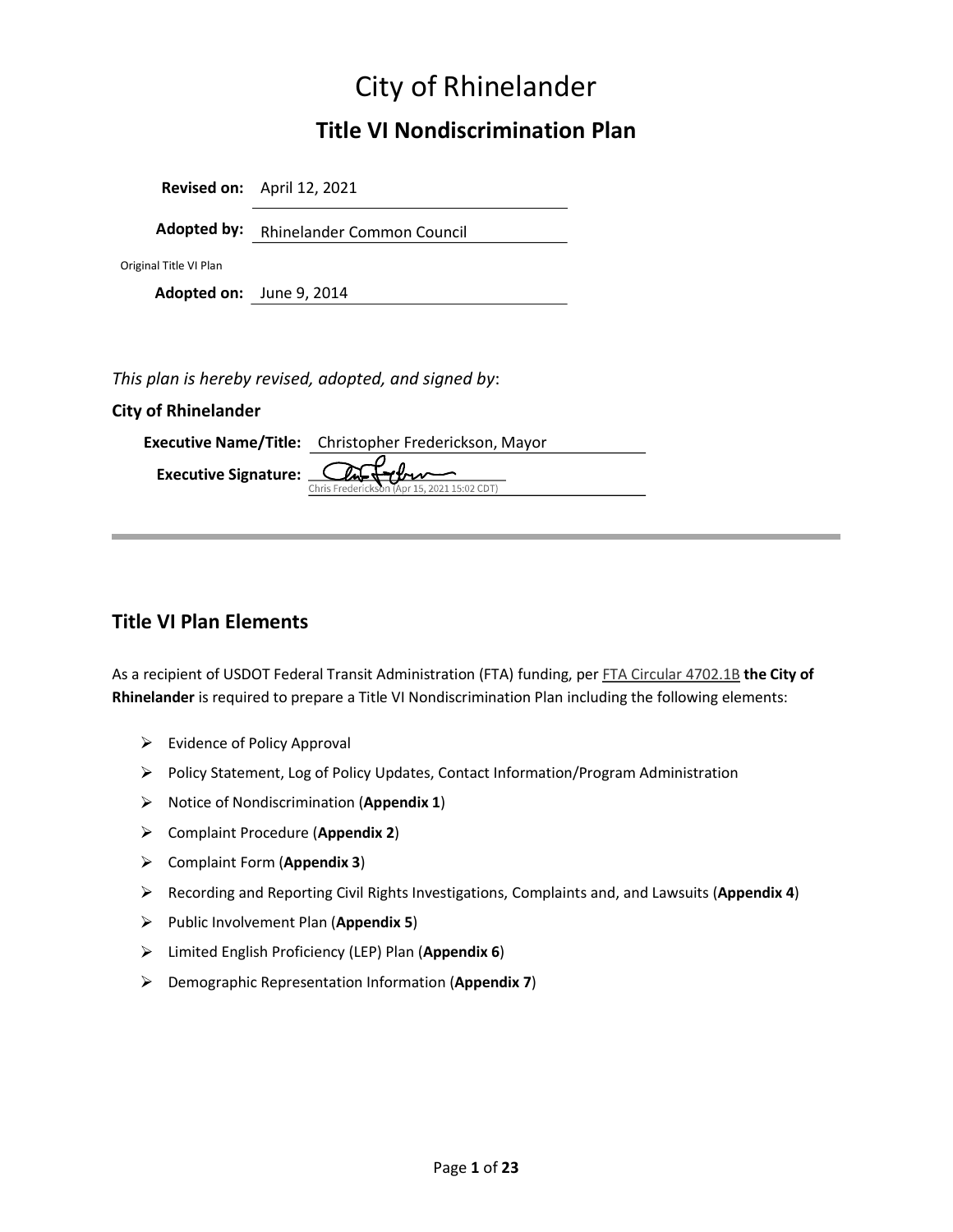### Policy Statement

**Policy Statement**<br>The City of Rhinelander is committed to ensuring that no person is excluded from, participation in, denied the<br>benefits of, or otherwise subjected to discrimination on the basis of race, color, national benefits of, or otherwise subjected to discrimination on the basis of race, color, national origin, disability, sex, age, religion, income status or limited English proficiency (LEP) in any and all programs, activities or services administered by the City of Rhinelander in accordance with Title VI of the Civil Rights Act of 1964<sup>1</sup> and related nondiscrimination authorities.

The City of Rhinelander receives federal financial assistance to provide shared-ride taxi service in the City of Rhinelander.

### Policy Updates - Activity Log

The City of Rhinelander will review its policy on an annual basis to determine if modifications are necessary. The City of Rhinelander will use the table below to record reviews/revisions made to the plan.

The City of Rhinelander will discuss Title VI Nondiscrimination Plan requirements with its third-party transit provider, Running, Inc. hereinafter referred to as 'contractor' on an annual basis to ensure compliance with Title VI Nondiscrimination requirements.

| <b>Date</b> | <b>Activity</b><br>(Review/Update/Addendum/<br><b>Adoption/Distribution)</b>                                                                                                    | <b>Person Responsible</b>          | <b>Remarks</b> |
|-------------|---------------------------------------------------------------------------------------------------------------------------------------------------------------------------------|------------------------------------|----------------|
| 6/9/2014    | Adoption                                                                                                                                                                        | Richard Johns, Mayor               |                |
| 3/22/2021   | Review, Update, and Adopt Revisions<br>Revisions included updated Complaint<br>Form, updated LEP Plan and Minority<br>Representation Information with current<br>US Census data | Christopher<br>Frederickson, Mayor |                |
|             |                                                                                                                                                                                 |                                    |                |
|             |                                                                                                                                                                                 |                                    |                |
|             |                                                                                                                                                                                 |                                    |                |

 $^1$  Title VI of the Civil Rights Act of 1964 states "No person in the United Sates shall, origin, be excluded from, participation in, denied the benefits of, or be subjected to discrimination under any program or activity receiving Federal financial assistance." - Title 42 USC Section 2000d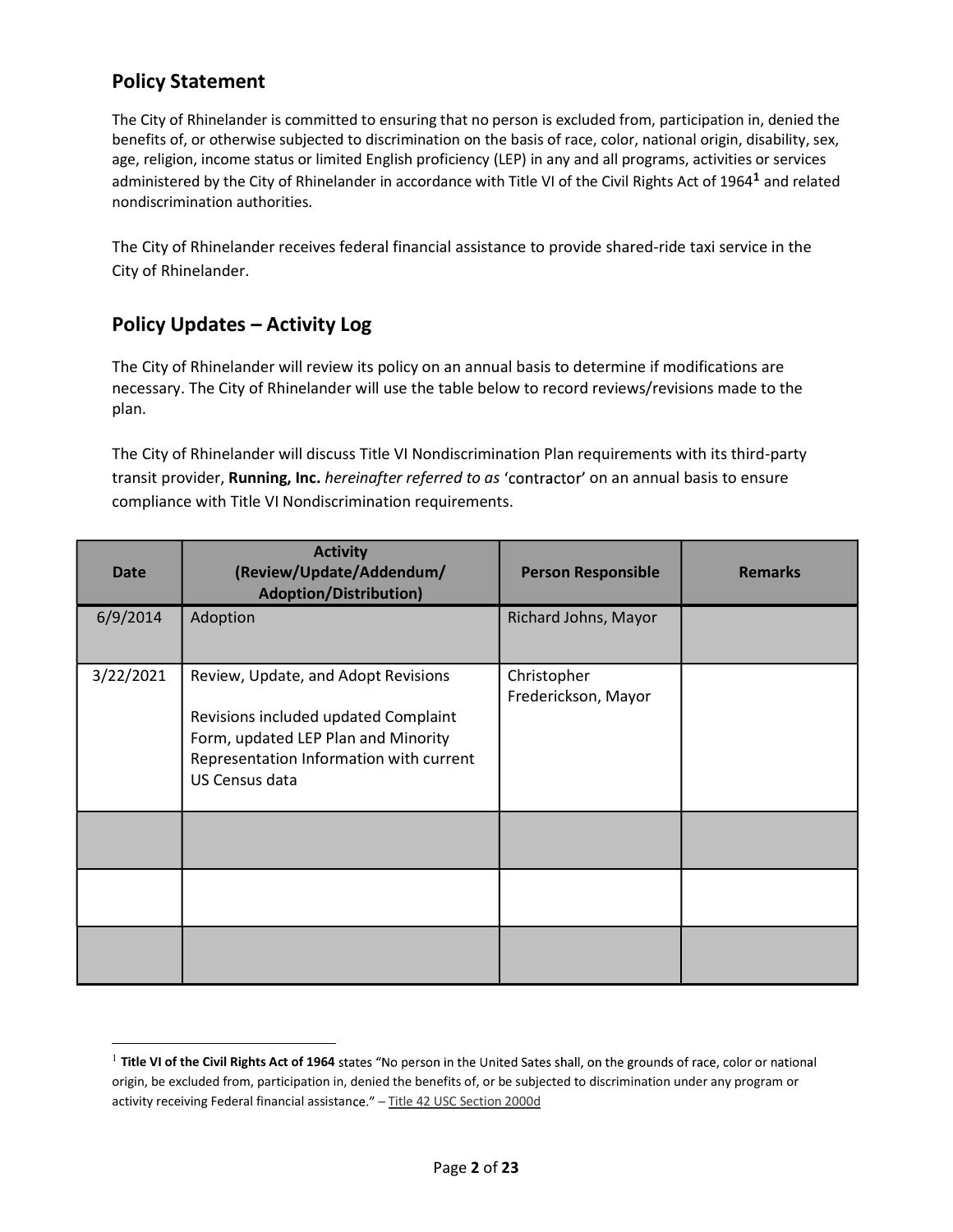### Contact Information/Program Administration

### Chief Executive

The City of Rhinelander's Chief Executive will ensure compliance with Title VI of the Civil Rights Act of 1964 (42 U.S.C. 2000d) and the U.S. Department of Transportation implementing regulations.

| Name: Christopher Frederickson, Mayor       |
|---------------------------------------------|
| <b>Email:</b> Mayor@rhinelandercityhall.org |
| <b>Phone:</b> 715-365-8600 ext. 518         |

### Civil Rights Coordinator

The City of Rhinelander's Civil Rights Coordinator ensures Title VI/Nondiscrimination and LEP compliance in accordance with the City of Rhinelander's federally funded transportation activities. The Civil Rights Coordinator has other duties and responsibilities in addition to Title VI/Nondiscrimination and LEP compliance. This position has a direct reporting relationship and access to the City of Rhinelander's Chief Executive.

| Name:   Zach Vruwink, City Administrator                |
|---------------------------------------------------------|
| <b>Email:</b> cityadministrator@rhinelandercityhall.org |
| Phone:   715-365-8600 ext. 501                          |

The Civil Rights Coordinator is responsible for initiating, monitoring, and ensuring compliance of the City of Rhinelander's nondiscrimination requirements, including the following activities:

- $\checkmark$  Program Administration
	- $\circ$  Ensure compliance with federal Title VI/Nondiscrimination and LEP requirements
	- $\circ$  Develop and implement the City of Rhinelander's Title VI/Nondiscrimination and LEP Plan
	- $\circ$  Update and maintain Title VI/Nondiscrimination and LEP program policies and procedures
- $\checkmark$  Complaints
	- o Review, track, investigate and close Title VI/Nondiscrimination and LEP complaints
- $\checkmark$  Employee Training
	- $\circ$  Educate staff on Title VI/Nondiscrimination and LEP requirements and procedures
- $\checkmark$  Reporting
	- o Prepare and submit Title VI/Nondiscrimination reports per state and federal regulations
- $\checkmark$  Public Dissemination
	- $\circ$  Notify the public of the City of Rhinelander's Nondiscrimination requirements via the City of Rhinelander's public area, on its website, in vehicles, etc.
- $\checkmark$  Oversight
	- o Ensure contractors and lessees adhere to Title VI/Nondiscrimination and LEP requirements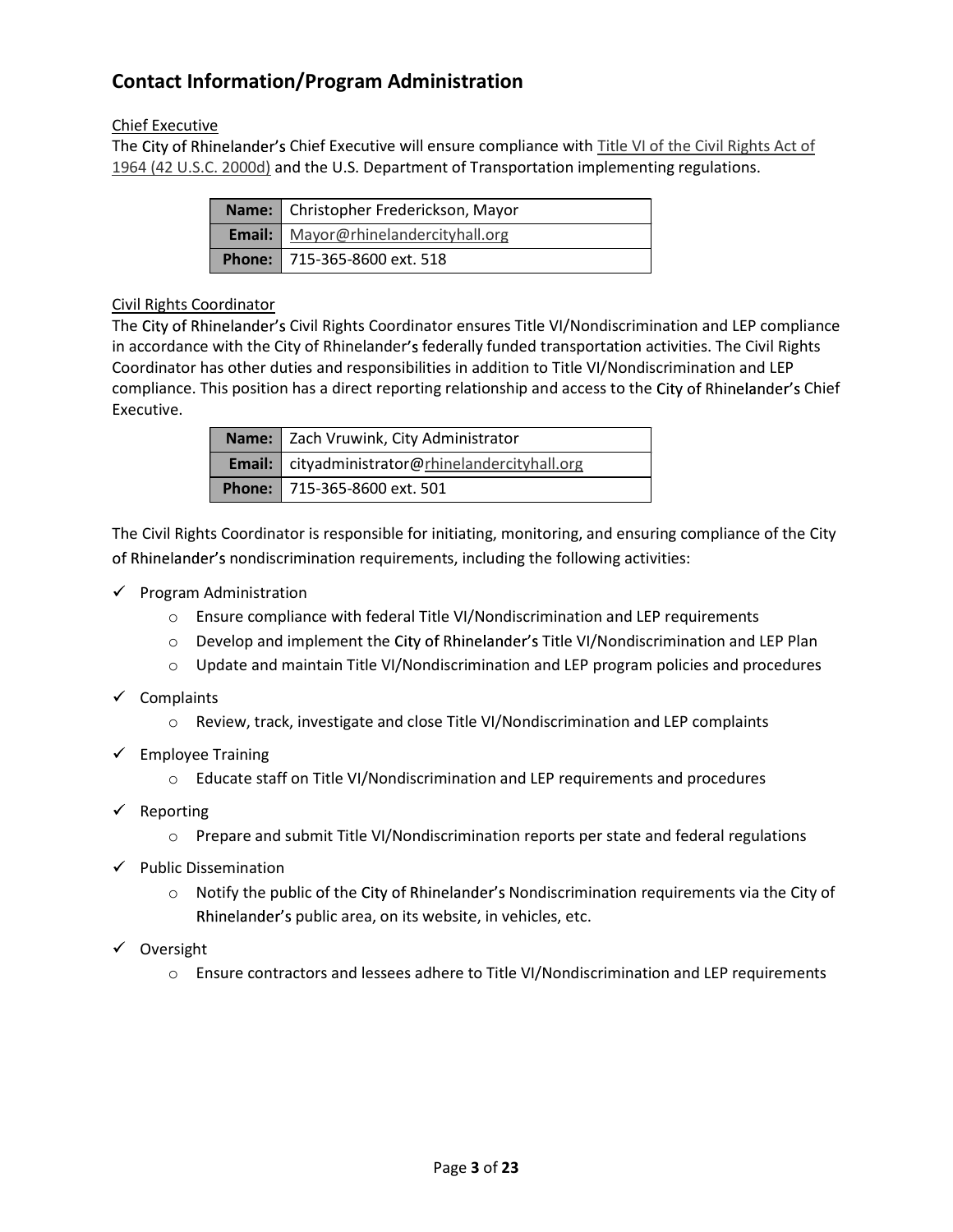### Notice of Nondiscrimination

FTA Title VI Circular 4702.1B requires the City of Rhinelander as a recipient of federal financial assistance to notify the public of its obligations under U.S. DOT Title VI regulations and the protections against discrimination afforded to them by Title VI.

Title VI regulations require City of Rhinelander to inform the public of their rights under Title VI by posting a Notice of Nondiscrimination. The Notice of Nondiscrimination should be posted in the following locations: agency website, public areas of the agency office, and as applicable, inside vehicles, rider guides/schedules, and transit shelters/facilities.

The public notice must include a statement of nondiscrimination, information on how to request additional information about the agency's Title VI obligations, including information on how to file a complaint, the location of the complaint form, etc., and information on how to request Title VI information in another language.

The City of Rhinelander's Notice of Nondiscrimination is provided in the following locations:

- $\checkmark$  Agency website, either as a reference in the Notice of Nondiscrimination or in its entirety
- http://www.rhinelandercityhall.org/<br>
► Public area of the agency office City Hall Clerk's Office
- $\checkmark$  Inside vehicles

On English versions of the Notice of Nondiscrimination, a sentence is included in Spanish and Hmong to contact the City of Rhinelander at (715) 365-8600 if additional information is needed in another language.

To view a copy of the City of Rhinelander's Notice of Nondiscrimination, please see Appendix 1.

### Complaint Procedure and Complaint Form

The City of Rhinelander, as a recipient of federal financial assistance must develop a procedure for investigating, tracking and resolving Title VI/Nondiscrimination and LEP complaints and make the procedures available to the public upon request.

Any person, group or firm that believes they've been discriminated against on the basis of race, color, national origin, disability, sex, age, religion, income status or limited English proficiency (LEP) by the City of Rhinelander may file a civil rights complaint.

### Scope of Civil Rights Complaints

The scope of civil rights complaints covers all internal and external City of Rhinelander activities. Adverse impacts resulting in civil rights complaints can arise from many sources including the delivery of programs and services, or advertising, bidding and contracts.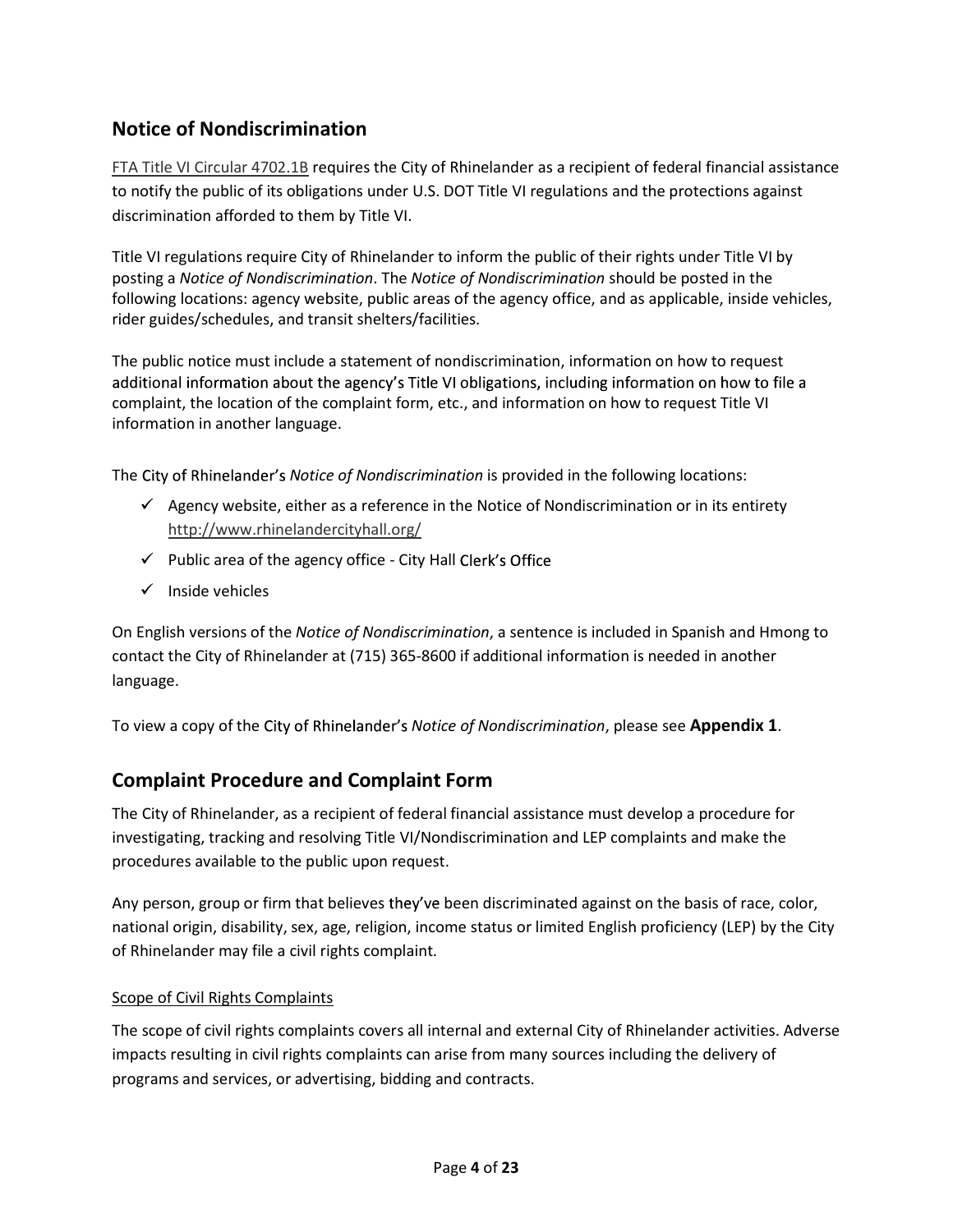Complaints can originate as a result of project and program impacts on individuals or groups. Examples include social and economic impacts such as access to programs, activities and services, failure to maintain facilities and vehicles, traffic, noise, air quality, and accidents.

Complaints can also originate from individuals or firms alleging inability to bid upon or obtain a contract with the City of Rhinelander for the furnishing of goods and services. Examples include advertising for bid proposals; prequalification or qualification requirements; bid awards; selection of contractors, subcontractors, material and equipment suppliers, lessors, vendors, consultants, etc.

The City of Rhinelander's complaint procedure is shown in **Appendix 2** and made available in the following locations:

- 
- Agency website  $\frac{http://www.rhinelandercityhall.org/}{http://www.rhinelandercityhall.org/}$ <br>
Public area of the agency office City Hall Clerk's Office

A copy of the City of Rhinelander's Complaint Form is shown in **Appendix 3**.<br>Civil Rights Investigations

Recipients of federal financial assistance are required to maintain a list of any complaints alleging discrimination. The list shall include the date the civil rights complaint, investigation, or lawsuit was filed, a summary of the allegation(s), the status of the complaint, investigation, or lawsuit, actions taken by the recipient in response, and final findings related to the complaint, investigation, or lawsuit.

Appendix 4 is the City of Rhinelander's procedure and tracking mechanism to investigate, track and resolve complaints.

Since the last update of this Title VI Nondiscrimination Plan, there has been no transportation related civil rights investigations, complaints, or lawsuits filed with the City of Rhinelander.

### Public Involvement Plan

Recipients of federal financial assistance are required to develop a public involvement plan that includes outreach strategies and participation techniques to engage the public including minority, low-income, and limited English proficient (LEP) populations, as well as a summary of outreach efforts made since the last Title VI Nondiscrimination Plan.

While traditional means of seeking public involvement may not reach all individuals, or might not allow for meaningful avenues of input, the intent of this effort is to take reasonable actions to provide opportunities for historically under-served populations to participate in transportation decision making efforts.

A copy of the City of Rhinelander's Public Involvement Plan is shown in **Appendix 5.**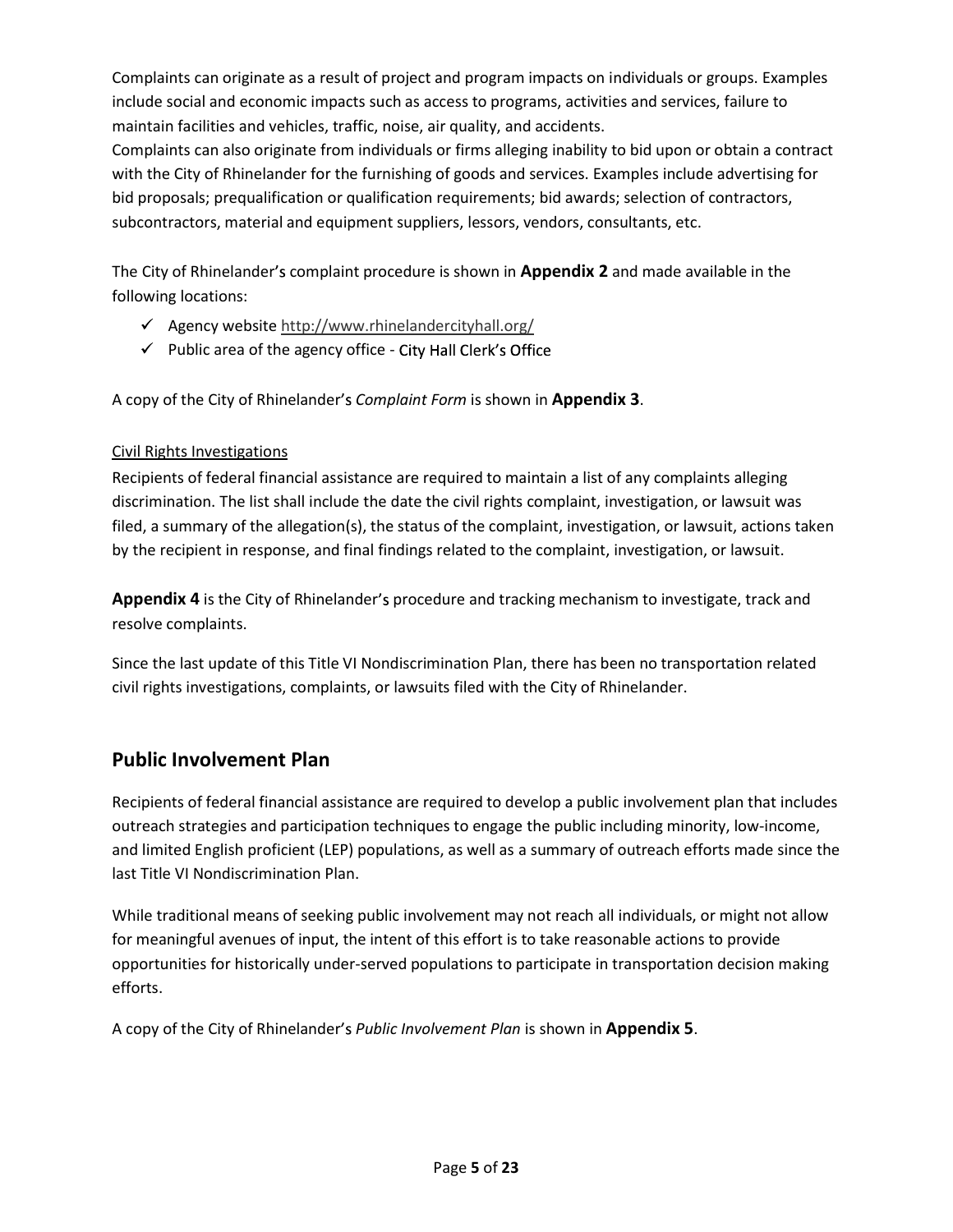### Limited English Proficiency (LEP) Plan

As a recipient of federal USDOT funding, the City of Rhinelander is required under Title VI of the Civil Rights Act of 1964 and Executive Order 13166 to develop and implement a plan to ensure accessibility to its programs and services for persons who are not proficient in the English Language.

A copy of the City of Rhinelander's *Limited English Proficiency (LEP) Plan* is shown in **Appendix 6**.<br>The LEP plan outlines the policies and procedures the City of Rhinelander will use to address the needs of persons with limited English proficiency (LEP) that wish to participate in City of Rhinelander programs and services.

### Demographic Representation Information

The City of Rhinelander understands that diverse representation on boards, councils, and committees help results in sound policy reflective of the needs of the entire population. FTA Title VI Circular 4702.1B requires any recipients which have transportation-related, non-elected boards, advisory council or committees, or similar bodies, membership of these committees must be broken down by race and accompanied by a description of efforts made to encourage the participation of minorities on these committees.

A copy of the City of Rhinelander's Minority Representation Information is shown in Appendix 7.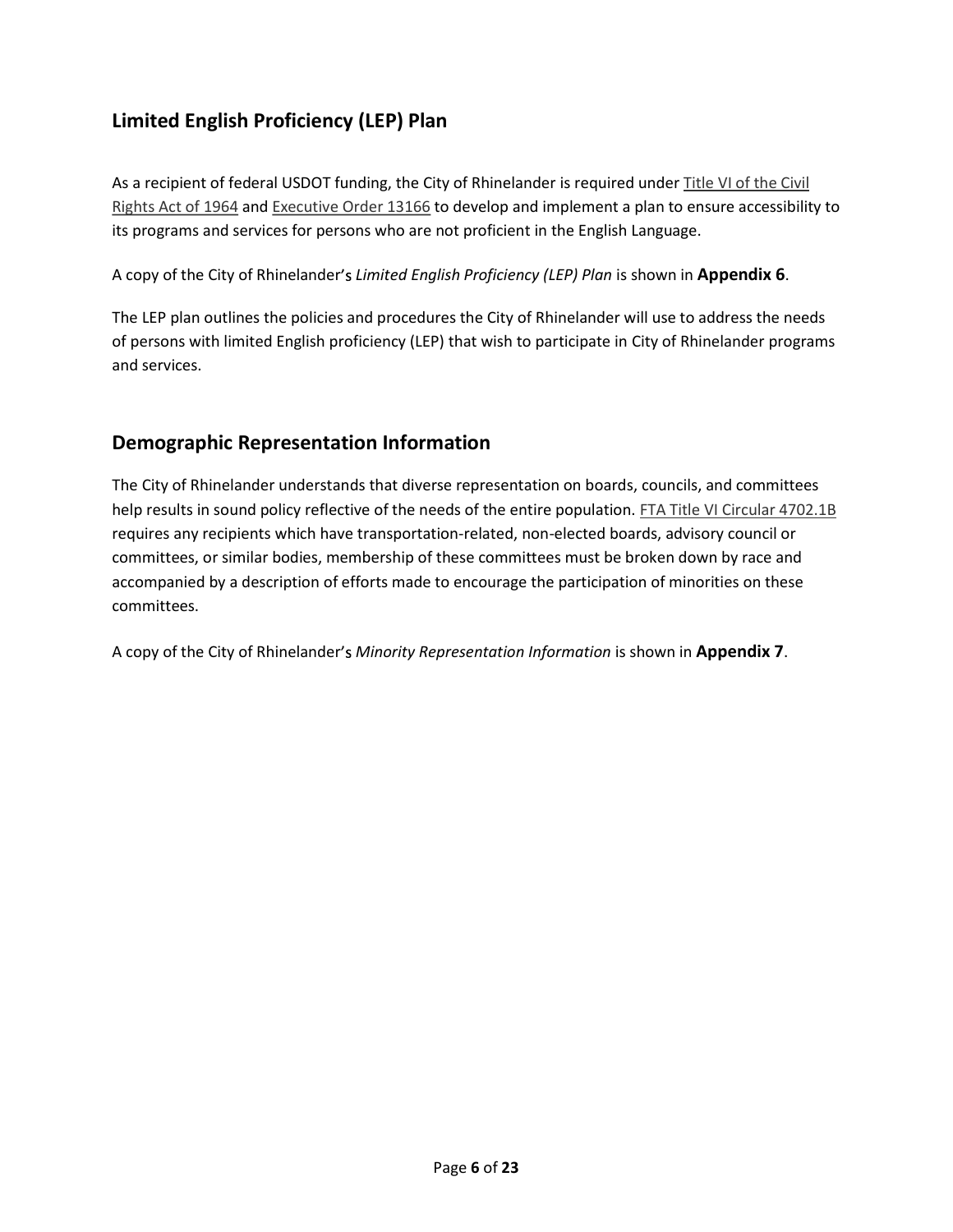## Title VI - Notice of Nondiscrimination to the Public

City of Rhinelander's Notice of Nondiscrimination is as follows:

# Notice of Nondiscrimination

### City of Rhinelander

- The City of Rhinelander is committed to ensuring that no person is excluded from, participation in, denied the benefits of, or otherwise subjected to discrimination on the basis of race, color, national origin, disability, sex, age, religion, income status or limited English proficiency (LEP) in any and all programs, activities or services administered by the City of Rhinelander in accordance with Title VI of the Civil Rights Act of 1964 and related nondiscrimination authorities.
- Any person who believes they've been aggrieved by any unlawful discriminatory practice may file a complaint with the City of Rhinelander.
- For more information on the City of Rhinelander's civil rights program, and the procedures  $\checkmark$ to file a complaint, contact the City Administrator 715-365-8600, (for hearing impaired, please use Wisconsin Relay 711 service); email cityadministrator@rhinelandercityhall.org; or visit our administrative office at 135 S. Stevens Street, Rhinelander, WI 54501. For more
- information, visit http://www.rhinelandercityhall.org/.<br>A complainant may file a complaint directly with the Federal Transit Administration by filing  $\checkmark$ a complaint with the Office of Civil Rights, Attention: Title VI Program Coordinator, East Building, 5<sup>th</sup> Floor-TCR, 1200 New Jersey Ave., SE Washington, DC, 20590.
- If information is needed in another language, contact 715-365-8600 Si se necesita informacion en otro idioma de contacto, 715-365-8600. Yog muaj lus qhia ntxiv rau lwm hom lus, hu rau 715-365-8600.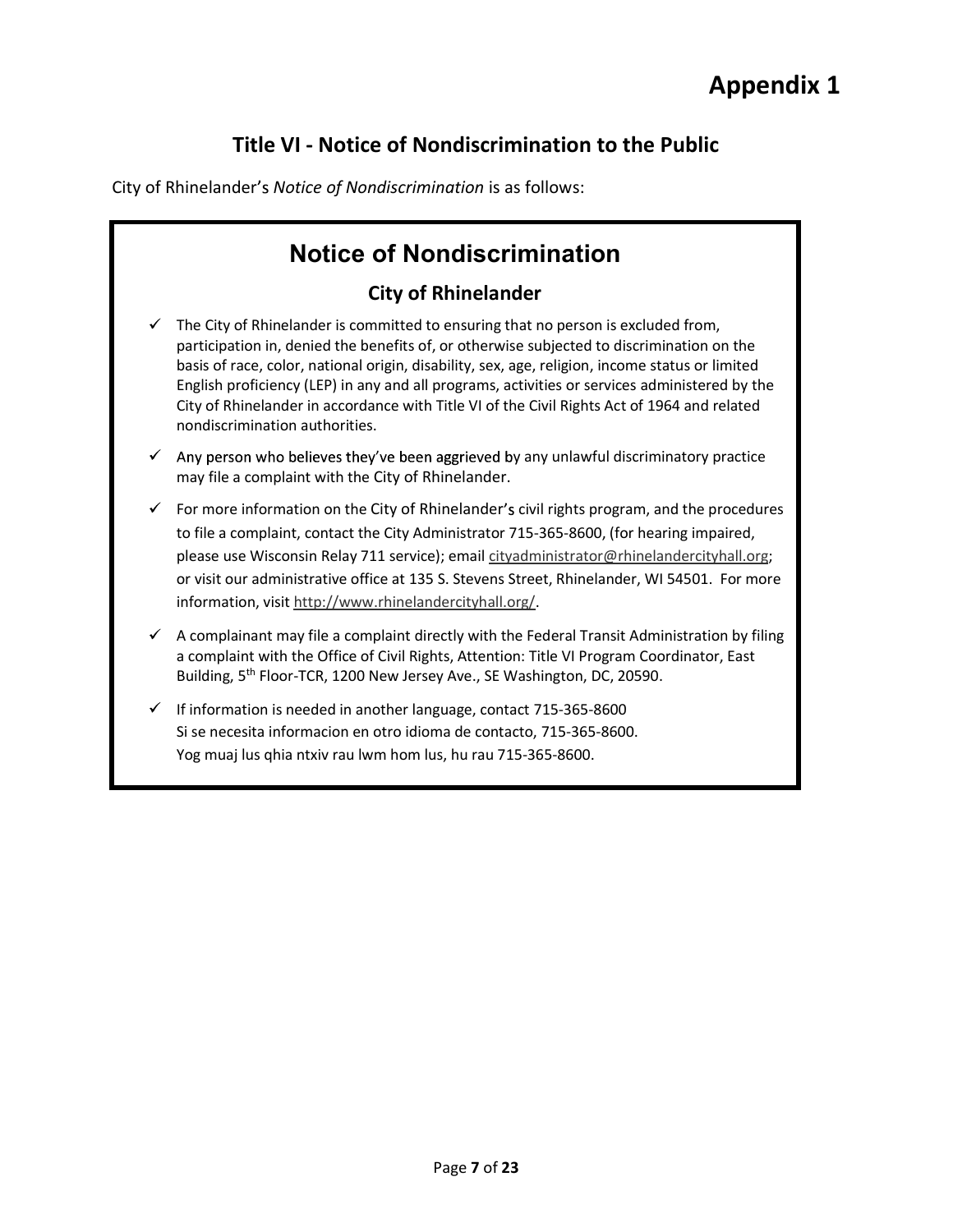### Complaint Procedure

The City of Rhinelander's Complaint Procedure is made available in the following locations:

- $\checkmark$  Agency website, either as a reference in the Notice of Nondiscrimination or in its entirety
- $\checkmark$  Public area of the agency office City Hall Clerk's Office

Any person who believes they've been discriminated against on the basis of race, color, national origin, disability, sex, age, religion, income status or limited English proficient (LEP) by the City of Rhinelander may file a complaint by completing and submitting the City of Rhinelander's Complaint Form.

The Complaint Form may also be used to submit general complaints to the City of Rhinelander.

The City of Rhinelander investigates complaints received no more than 180 calendar days after the alleged incident. The City of Rhinelander will process complaints that are complete.

Once the complaint is received, the City of Rhinelander will review the complaint and work to resolve the complaint informally, if possible.

If the complaint warrants a formal civil rights complaint process, the City of Rhinelander will follow the steps listed in this complaint procedure. The City of Rhinelander may also use this formal procedure to address general complaints. If the City of Rhinelander determines it has jurisdiction the complainant will receive an acknowledgement letter stating the complaint will be investigated by the City of Rhinelander as a civil rights complaint.

The City of Rhinelander has 30 business days to investigate the civil rights complaint. If more information is needed to resolve the case, the City of Rhinelander may contact the complainant.

The complainant has 10 business days from the date of the letter to send requested information to the investigator assigned to the case.

If the investigator is not contacted by the complainant or does not receive the additional information within 10 business days, the City of Rhinelander can administratively close the case. A case can be administratively closed also if the complainant no longer wishes to pursue their case.

After the investigator reviews the complaint, one of two (2) letters will be issued to the complainant: a closure letter or a letter of finding (LOF).

- $\checkmark$  A closure letter summarizes the allegations and states that there was not a Title VI violation and that the case will be closed.
- $\checkmark$  A letter of finding (LOF) summarizes the allegations and the interviews regarding the alleged incident, and explains whether any disciplinary action, additional training of the staff member, or other action will occur.

If the complainant wishes to appeal the decision, the complainant has 10 business days after the date of the letter or the LOF to do so.

A person may also file a complaint directly with the Federal Transit Administration, at FTA Office of Civil Rights, 1200 New Jersey Avenue SE, Washington, DC 20590.

If information is needed in another language, then contact 715-365-8600. Si se necesita informacion en otro idioma de contacto, 715-365-8600. Yog muaj lus qhia ntxiv rau lwm hom lus, hu rau 715-365-8600.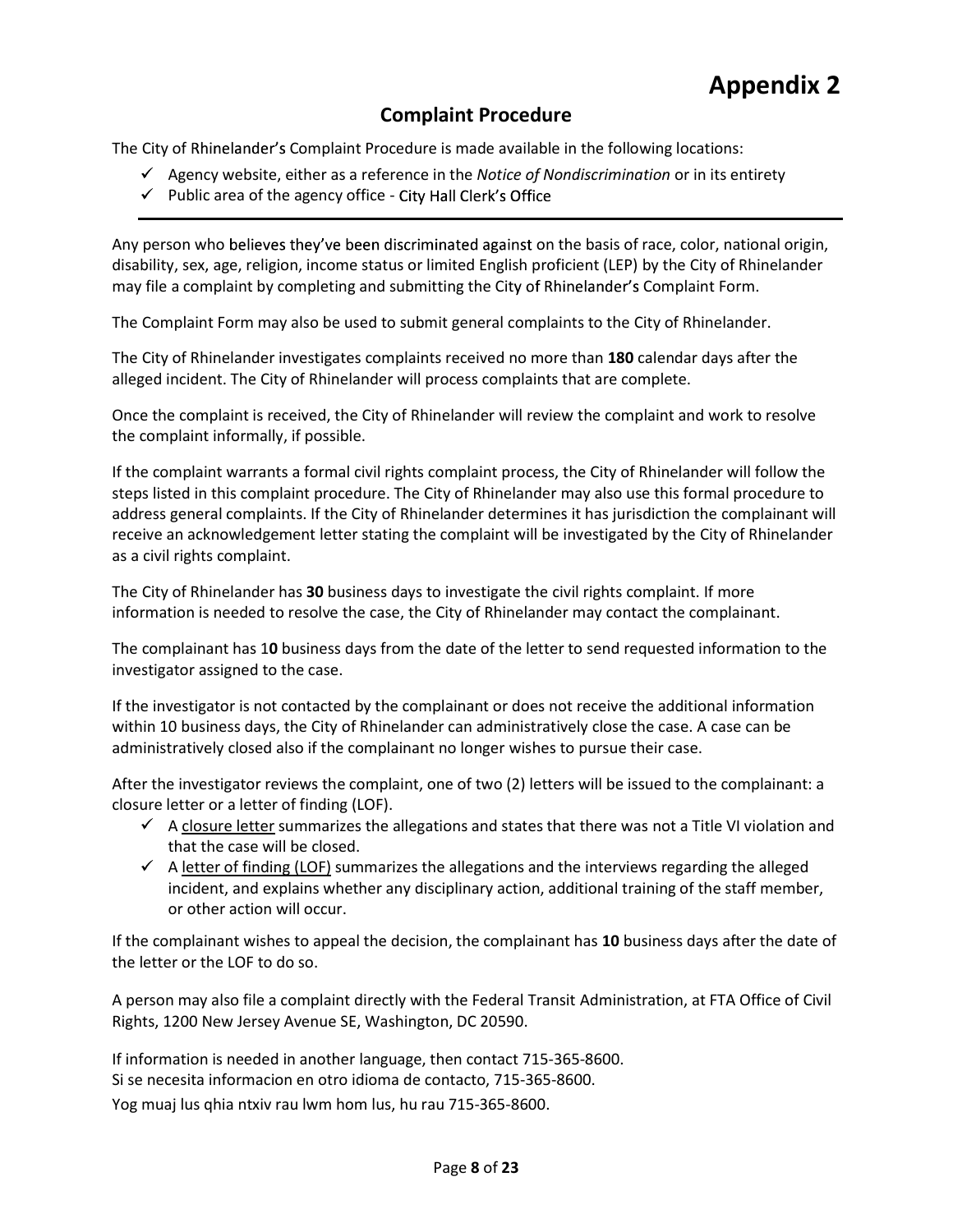# Complaint/Comment Form

The City of Rhinelander is committed to providing you with safe and reliable transportation services and we want your feedback. Please use this form for suggestions, compliments, and complaints.

Please submit this form electronically at cityadministrator@rhinelandercityhall.org or in person at the address below.

City of Rhinelander 135 S Stevens St Rhinelander, WI 54501

You may also call us at 715-365-8600. Please make sure to provide your contact information in order to receive a response.

### Section A: Accessible Format Requirements

Please check the preferred format for this document

| Audio<br>$\Box$ TDD or Relay $\Box$<br>$\Box$ Large Print<br>Recording<br>below) | $\Box$ Other (if selected please state what<br>type of format you need in the box |
|----------------------------------------------------------------------------------|-----------------------------------------------------------------------------------|
|----------------------------------------------------------------------------------|-----------------------------------------------------------------------------------|

Click or tap here to enter text.

Click or tap here to enter text.

### Section B: Contact Information

| Name Click or tap here to enter text.    | Telephone Number (including area code) Click or tap<br>here to enter text. |
|------------------------------------------|----------------------------------------------------------------------------|
| Address Click or tap here to enter text. | City Click or tap here to enter text.                                      |
| State Click or tap here to enter text.   | Zip Code Click or tap here to enter text.                                  |

Email Address Click or tap here to enter text.

| Are you filing this complaint on your own behalf? | $\Box$ Yes | $\vert \Box$ No |
|---------------------------------------------------|------------|-----------------|
|---------------------------------------------------|------------|-----------------|

If no, please provide the name and relationship of the person for whom you are complaining and why you are completing the form on their behalf in the box below.

| Please confirm that you have obtained the permission of the   | $\square$ Yes |           |
|---------------------------------------------------------------|---------------|-----------|
| aggrieved party if you are filing on behalf of a third party. |               | $\Box$ No |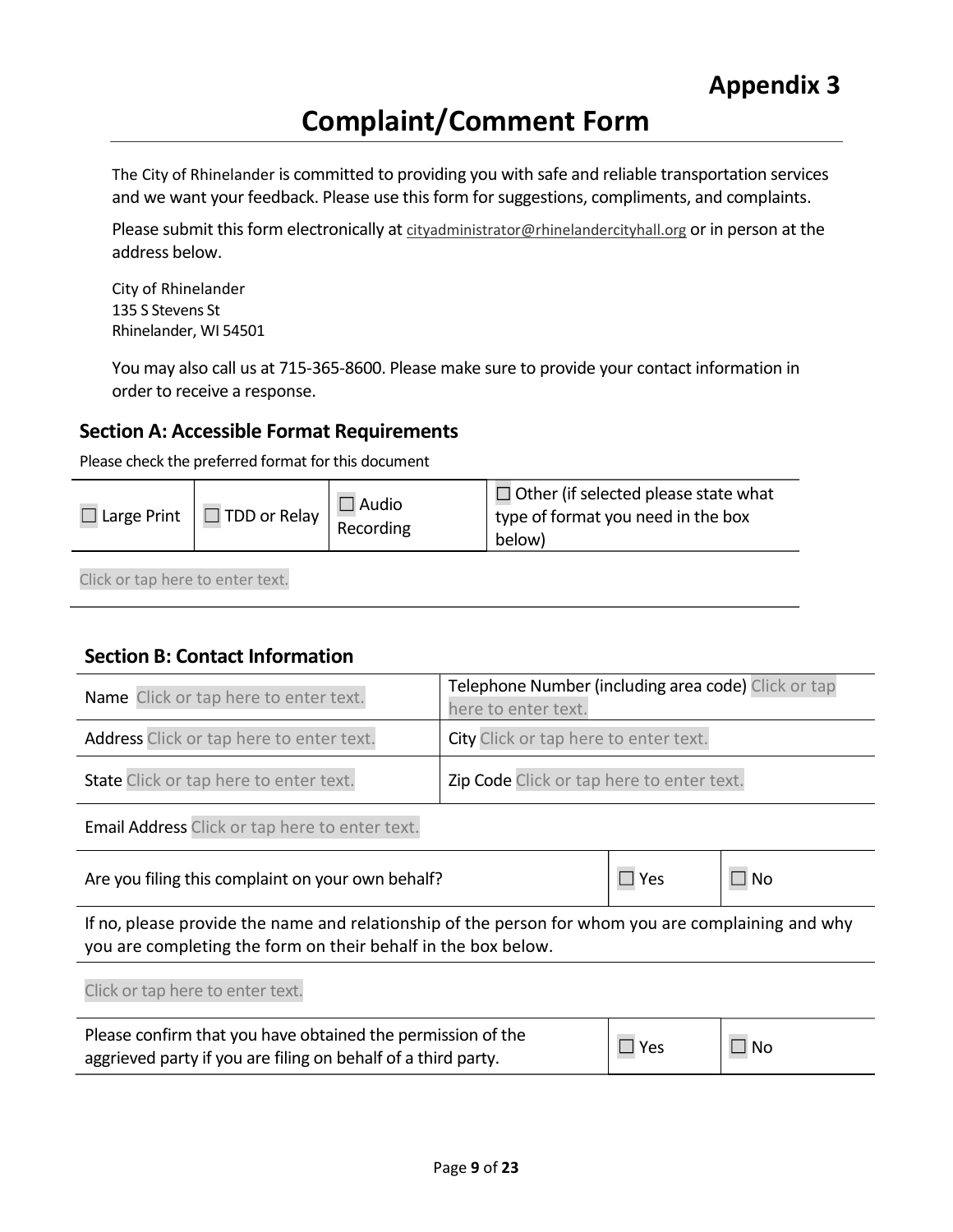| What type of comment are you providing? Please check which category best applies. |  |
|-----------------------------------------------------------------------------------|--|
|-----------------------------------------------------------------------------------|--|

| <b>Section C: Type of Comment</b> |                   |                                                                                             |                         |
|-----------------------------------|-------------------|---------------------------------------------------------------------------------------------|-------------------------|
|                                   |                   | What type of comment are you providing? Please check which category best applies.           |                         |
| Complaint                         | $\Box$ Suggestion | Compliment                                                                                  | Other<br>$\mathbb{R}^n$ |
|                                   |                   |                                                                                             |                         |
| check boxes.                      |                   | Which of the following describes the nature of the comment? Please check one or more of the |                         |
| Race                              | $\Box$ Color      | $\Box$ National Origin                                                                      | Religion<br>$\Box$      |
| $\Box$ Age                        | $\square$ Sex     | $\Box$ Service                                                                              | <b>Income Status</b>    |

### Section D: Comment Details

### Please answer the questions below regarding your comment

| Did the incident occur on the following type<br>of service? Please check any box that may<br>apply.       | Paratransit                                                    | $\Box$ Shared Ride<br>Taxi | $\square$ Bus |
|-----------------------------------------------------------------------------------------------------------|----------------------------------------------------------------|----------------------------|---------------|
| What was the date of the occurrence?                                                                      | Click to add date in the following format: Day,<br>month, year |                            |               |
| What was the time of the occurrence?                                                                      | Click to add the time                                          |                            |               |
| What is the name or identification of the<br>employee or employees involved?                              | Click or tap here to enter text.                               |                            |               |
| What is the name or identification of<br>others involved, if applicable?                                  | Click or tap here to enter text.                               |                            |               |
| What was the number or name of the route<br>you were on, if applicable?                                   | Click or tap here to enter text.                               |                            |               |
| What was the direction or destination you<br>were headed to when the incident<br>occurred, if applicable? | Click or tap here to enter text.                               |                            |               |
| Where was the location of the occurrence?                                                                 | Click or tap here to enter text.                               |                            |               |
| Was the use of a mobility aid involved in<br>the incident?                                                | $\Box$ Yes                                                     | $\square$ No               |               |
| Please add any additional descriptive details<br>about the incident.                                      | Click or tap here to enter text.                               |                            |               |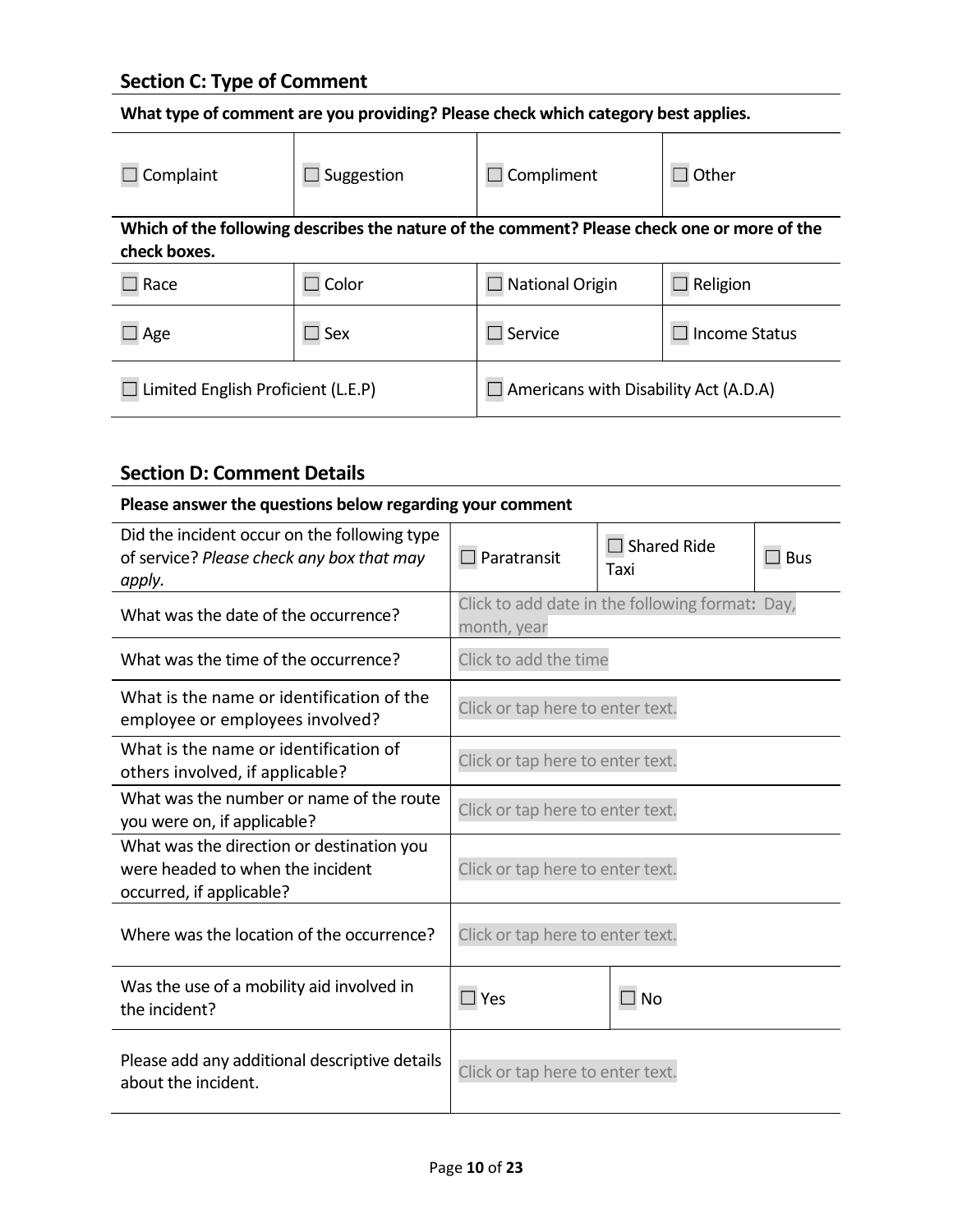In the box below, please explain as clearly as possible what happened and why you believe you were discriminated against.

Click or tap here to enter text.

### Section E: Follow-up

| May we contact you if we need more details or<br>information?                                 |                                                                                              | $\Box$ Yes                           | $\square$ No   |  |  |  |
|-----------------------------------------------------------------------------------------------|----------------------------------------------------------------------------------------------|--------------------------------------|----------------|--|--|--|
|                                                                                               | If yes, how would you best liked to be reached? Please select your preferred form of contact |                                      |                |  |  |  |
| below                                                                                         |                                                                                              |                                      |                |  |  |  |
| $\Box$ Phone                                                                                  | Email                                                                                        |                                      | $\square$ Mail |  |  |  |
| If you would prefer to be contacted by phone, please list the best day and time to reach you. |                                                                                              |                                      |                |  |  |  |
| Click here to add your preferred time                                                         |                                                                                              | Click here to add your preferred day |                |  |  |  |

### Section F: Desired Outcome

Please list below, what steps you would like taken to address the conflict or problem.

### Click or tap here to enter text.

If applicable, please list below all additional agencies you have filed this complaint with such as Federal, State, Local agencies, or with any Federal or State Court. Please include the contact information to where the complaint was sent.

Click or tap here to enter text.

### Section G: Signature

Please attach any documents you have which support the allegation. Then date and sign this form and send it to the City of Rhinelander.

|                                       | <b>Date:</b> Click to add date in the following format: Day, |
|---------------------------------------|--------------------------------------------------------------|
| Name Click or tap here to enter text. | month, year                                                  |

Signature Click or tap here to enter text.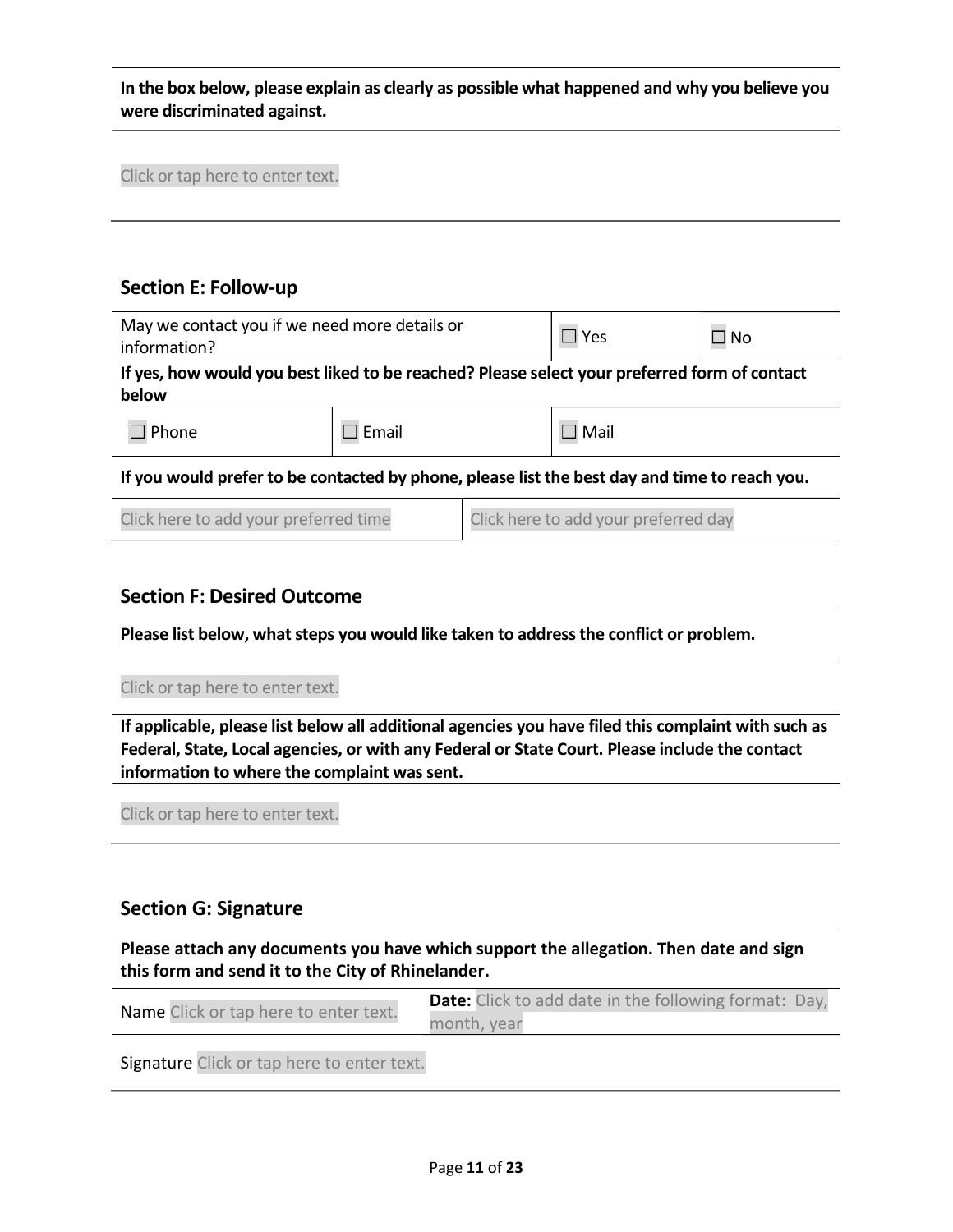### List of Complaints, Investigations and Lawsuits<sup>2</sup>

The City of Rhinelander maintains a log to track and resolve transit related complaints, investigations and lawsuits.

### Check One:

X<br>The transportation related civil rights investigations, complaints, or lawsuits filed with the Since the last update of this Title VI Nondiscrimination Plan, there has been no City of Rhinelander.

There have been investigations, complaints and/or lawsuits filed against us. See list below. Attach additional information as needed.

| <b>Type</b><br>Complaint<br>Investigation<br>Lawsuit | <b>Date</b><br>(Month,<br>Day, Year) | Complainant's<br>Name/Address | <b>Basis of</b><br>Complaint <sup>3</sup> | <b>Summary</b><br>Complaint<br>Description | <b>Status</b> | <b>Action Taken/</b><br><b>Final Outcome</b><br>if Resolved |
|------------------------------------------------------|--------------------------------------|-------------------------------|-------------------------------------------|--------------------------------------------|---------------|-------------------------------------------------------------|
|                                                      |                                      |                               |                                           |                                            |               |                                                             |
|                                                      |                                      |                               |                                           |                                            |               |                                                             |
|                                                      |                                      |                               |                                           |                                            |               |                                                             |
|                                                      |                                      |                               |                                           |                                            |               |                                                             |
|                                                      |                                      |                               |                                           |                                            |               |                                                             |
|                                                      |                                      |                               |                                           |                                            |               |                                                             |
|                                                      |                                      |                               |                                           |                                            |               |                                                             |
|                                                      |                                      |                               |                                           |                                            |               |                                                             |
|                                                      |                                      |                               |                                           |                                            |               |                                                             |

<sup>&</sup>lt;sup>2</sup> Lawsuit: The protected class under Title II is disability. The protected classes under Title VI are Race, Color and Nation Origin.

<sup>&</sup>lt;sup>3</sup> Basis of Complaint: Specify Race, Color, National Origin, Disability, Religion, Sex, Age, Service, Income Status, Limited English Proficient (LEP), Safety, Other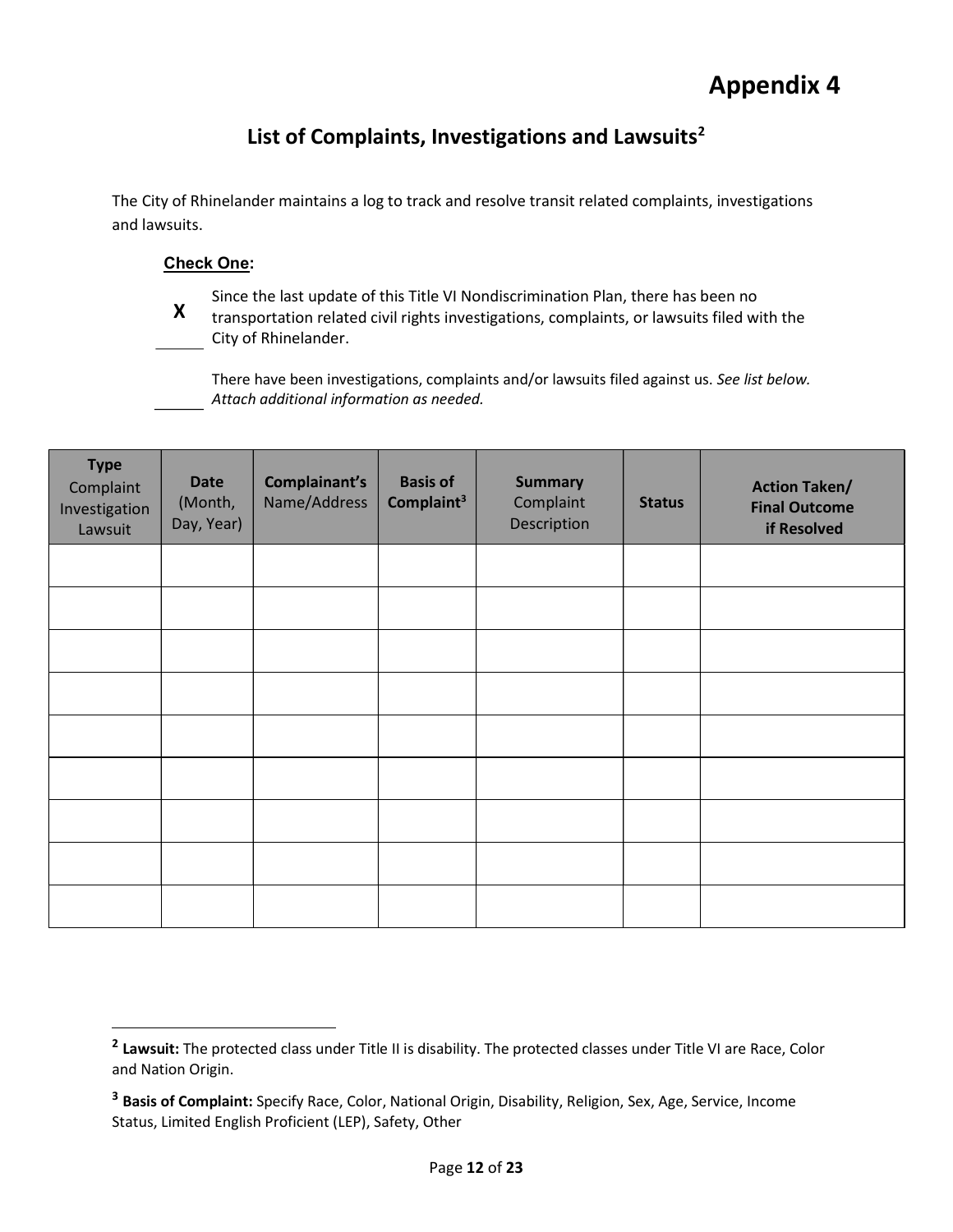### Public Involvement Plan

The purpose of the Public Involvement Plan is to establish procedures that allow for, encourage, and monitor participation of all citizens within the City of Rhinelander service area including but not limited to low income and minority individuals, and those with limited English proficiency (LEP).

While traditional means of soliciting public involvement may not reach such individuals, or might not allow for meaningful avenues of input, the intent of this effort is to take reasonable actions to provide opportunities for historically under-served populations to participate in transportation decision making efforts.

### Goal

The goal of public involvement is to offer real opportunities for the engagement of all citizens within the City of Rhinelander service area to participate in the development of plans, programs and services.

### **Strategies**

In order to promote inclusive public participation, the City of Rhinelander uses the following strategies, as appropriate.

- o Coordination and Consultation
	- $\circ$  Coordinate and consult with partners, stakeholders, program participants and their caregivers, and the public affected by the distribution of state and federal transit grant programs.
	- o Seek guidance and input from WisDOT on public involvement mechanisms and strategies.
	- o Maintain an electronic distribution list of all potential program participants, partners, stakeholders, etc.
- o Accessibility and Information
	- o Meetings
		- Adhere to state and federal public hearing requirements
		- **Provide a general notification of meetings, particularly forums for public input,** in a manner that is understandable to all populations in the area.
		- **Hold meetings in locations which are accessible and reasonably welcoming to all** area residents including, but not limited to, low-income and minority members of the public.
		- **Employ different meeting sizes and formats**
		- **Provide avenues for two-way flow of information and input from populations** which are not likely to attend meetings.
	- o Make public information available in electronically accessible formats
	- $\circ$  Use social media in addition to other resources to gain public involvement
	- $\circ$  Use radio, television or newspaper ads on stations and in publications that serve LEP populations. Outreach to LEP populations may also include audio programming available on podcasts.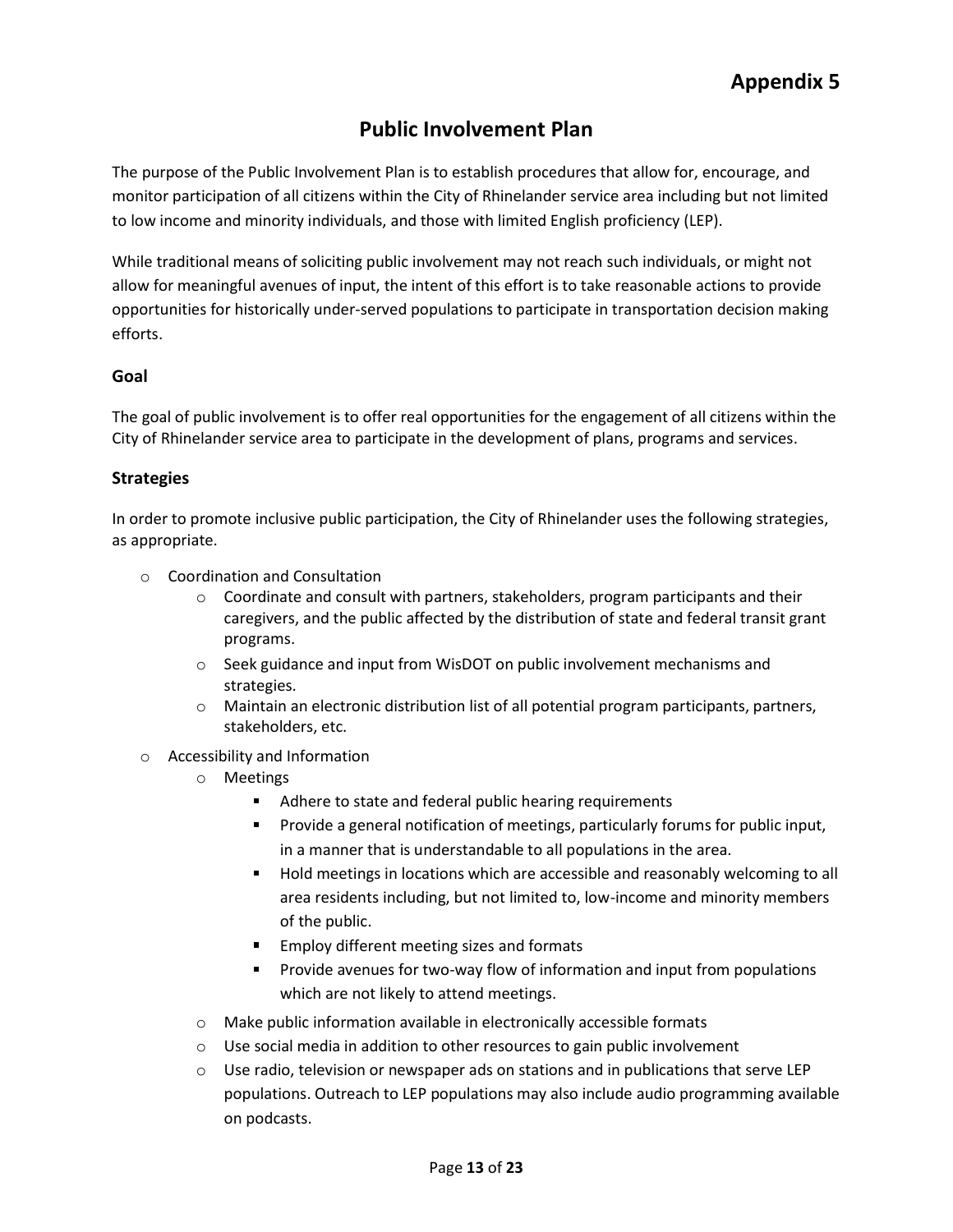- $\circ$  Expand traditional outreach methods by visiting ethnic stores/markets and restaurants, community centers, libraries, faith-based institutions, local festivals, etc.
- o Timeliness
	- o Provide timely information about state and federal grant programs to affected program participants, the public, partner agencies, and other interested parties.
	- $\circ$  Provide adequate notice of public involvement activities and time for public review and comment.
- o Public Comment
	- $\circ$  Work openly and diligently to incorporate public comments received and to notify respondents of final plans, reports, programs, etc.
	- $\circ$  Provide for early, frequent and continuous engagement by the public
- o Social/Environmental Justice
	- $\circ$  Seek and consider the needs of those traditionally underserved by participating in outreach efforts that address the needs of minority persons, the elderly, persons with disabilities, limited English Proficient individuals, and low-income households.
	- $\circ$  Determine what non-English languages and other cultural barriers exist to public participation within the City of Rhinelander service area.
- o Training
	- $\circ$  Participate in training to continuously improve the knowledge and understanding of civil rights and environmental justice principles.
- o Evaluation
	- o Document and maintain records of public outreach efforts.
	- o Review the effectiveness of public participation activities.
	- o Seek news ways to providing public input opportunities.

### Participation Techniques

The City of Rhinelander will use the following participation techniques as deemed appropriate. Participation techniques will be reviewed and modified each year, as necessary. If new techniques are tried and found to be successful, this list will be updated to include the new techniques.

- o Booth at Community events (craft fair, festival, farmers market, parades, etc.)
- o Advisory meetings and committees
- o Direct mailings (letters, fliers, etc.)
- o Website and social media
- o Project-specific newsletter articles
- o Public information meetings
- o Legal advertisements
- o Presentations to community partners, citizens/residents, etc.
- o Press releases, meetings with local media representatives
- o Surveys (telephone, internet, and public information meetings)
- o Work with partner organizations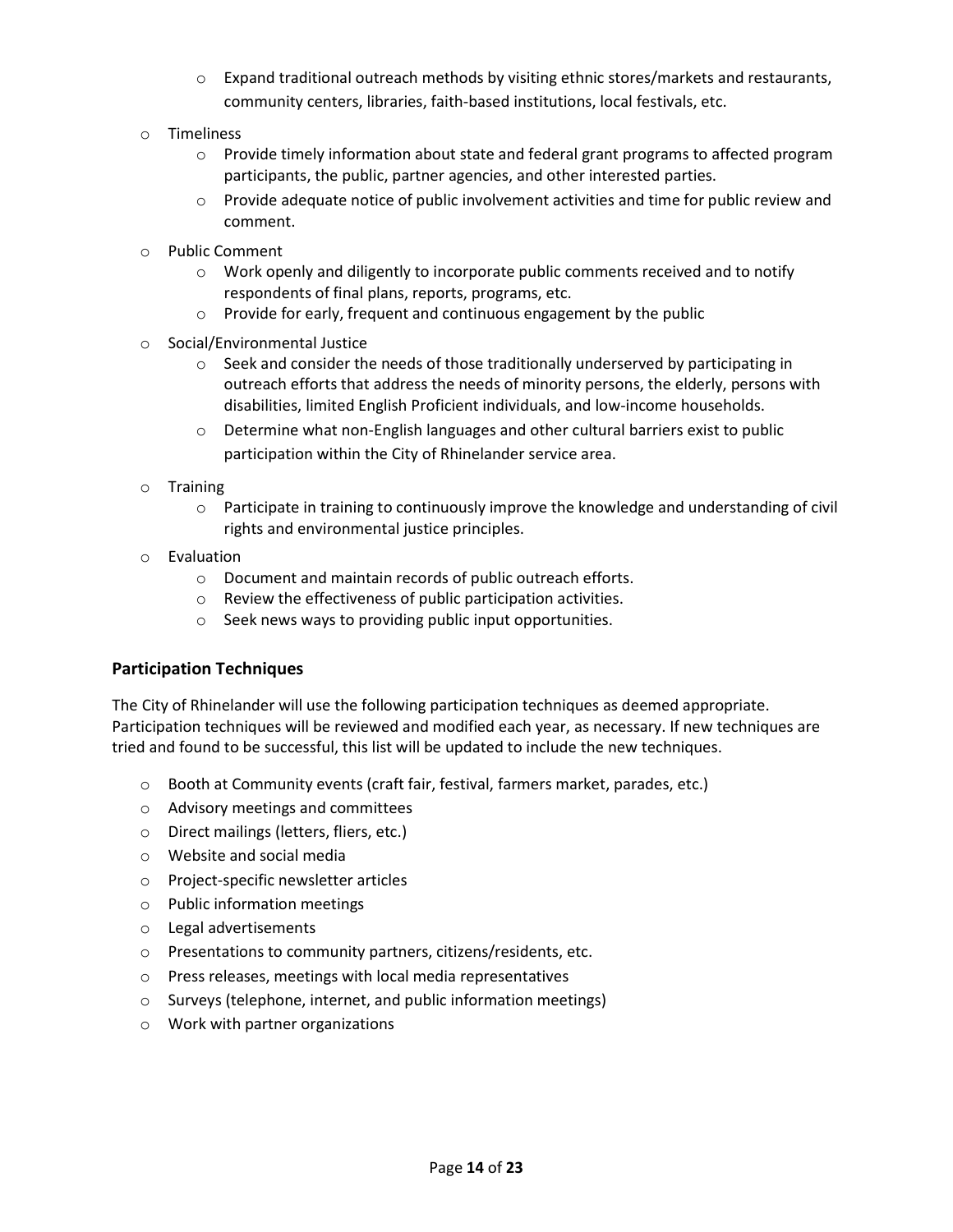### Public Outreach Activities

**Public Outreach Activities**<br>The City of Rhinelander maintains a log/record of the various types of outreach activities it uses to<br>promote inclusive public participation. On an annual basis, the City of Rhinelander reviews promote inclusive public participation. On an annual basis, the City of Rhinelander reviews its log of outreach activities to determine if additional or different strategies are needed to promote inclusive public participation.

The direct public outreach and involvement activities conducted by the City of Rhinelander are summarized below. Efforts include meetings, surveys, focus groups, attendance at community events,

etc.<br>Information collected on the size, location, meeting format, number of attendees, etc. as well as the scope of the distribution method (i.e. information posted to social media, fliers in grocery stores and community centers, etc.) will be used for future planning efforts.

|                 |                 | <b>Date Publicized</b><br>and     | <b>Outreach</b>    | <b>Staff</b>        |                              |
|-----------------|-----------------|-----------------------------------|--------------------|---------------------|------------------------------|
| <b>Event</b>    |                 | <b>Communication</b>              | <b>Method</b>      | <b>Members</b>      | <b>Notes</b>                 |
| <b>Date</b>     | <b>Event</b>    | <b>Method</b>                     | (Meeting,          | <b>Responsible</b>  |                              |
|                 |                 | (Public Notice, Posters,          | <b>Focus</b>       |                     |                              |
|                 |                 | Social Media, etc.)               | Group,             |                     |                              |
|                 |                 |                                   | Survey, etc).      |                     |                              |
| 1st &           | Council         | Agenda and Packet posted through  | Meeting            | Council             | City Hall open meeting about |
| 2 <sub>nd</sub> | Meeting         | media notification, social media, |                    | <b>Members</b>      | 25-50 people                 |
| Monday          |                 | and poster on city hall doors by  |                    | Mayor               |                              |
| of each         |                 | Wednesday or Thursday prior to    |                    | City                |                              |
| month           |                 | meeting. Meetings are             |                    | administrator       |                              |
|                 |                 | livestreamed                      |                    | Clerk               |                              |
| Ongoing         | Website         | Website and Social Media          | Website,           | <b>Agency Staff</b> | www.rhinelandercityhall.org  |
|                 |                 | Materials                         | Facebook           |                     |                              |
| Ongoing         | <b>Brochure</b> | Shared Ride Brochure available    | <b>Shared Ride</b> | <b>Agency Staff</b> | Will be updated for new      |
|                 |                 | through Rhinelander/Oneida        | <b>Brochure</b>    |                     | contract with Running, Inc.  |
|                 |                 | County Airport, Tavern League,    |                    |                     |                              |
|                 |                 | Nicolet College, and Rhinelander  |                    |                     |                              |
|                 |                 | <b>Chamber of Commerce</b>        |                    |                     |                              |
|                 |                 |                                   |                    |                     |                              |
|                 |                 |                                   |                    |                     |                              |
|                 |                 |                                   |                    |                     |                              |
|                 |                 |                                   |                    |                     |                              |
|                 |                 |                                   |                    |                     |                              |
|                 |                 |                                   |                    |                     |                              |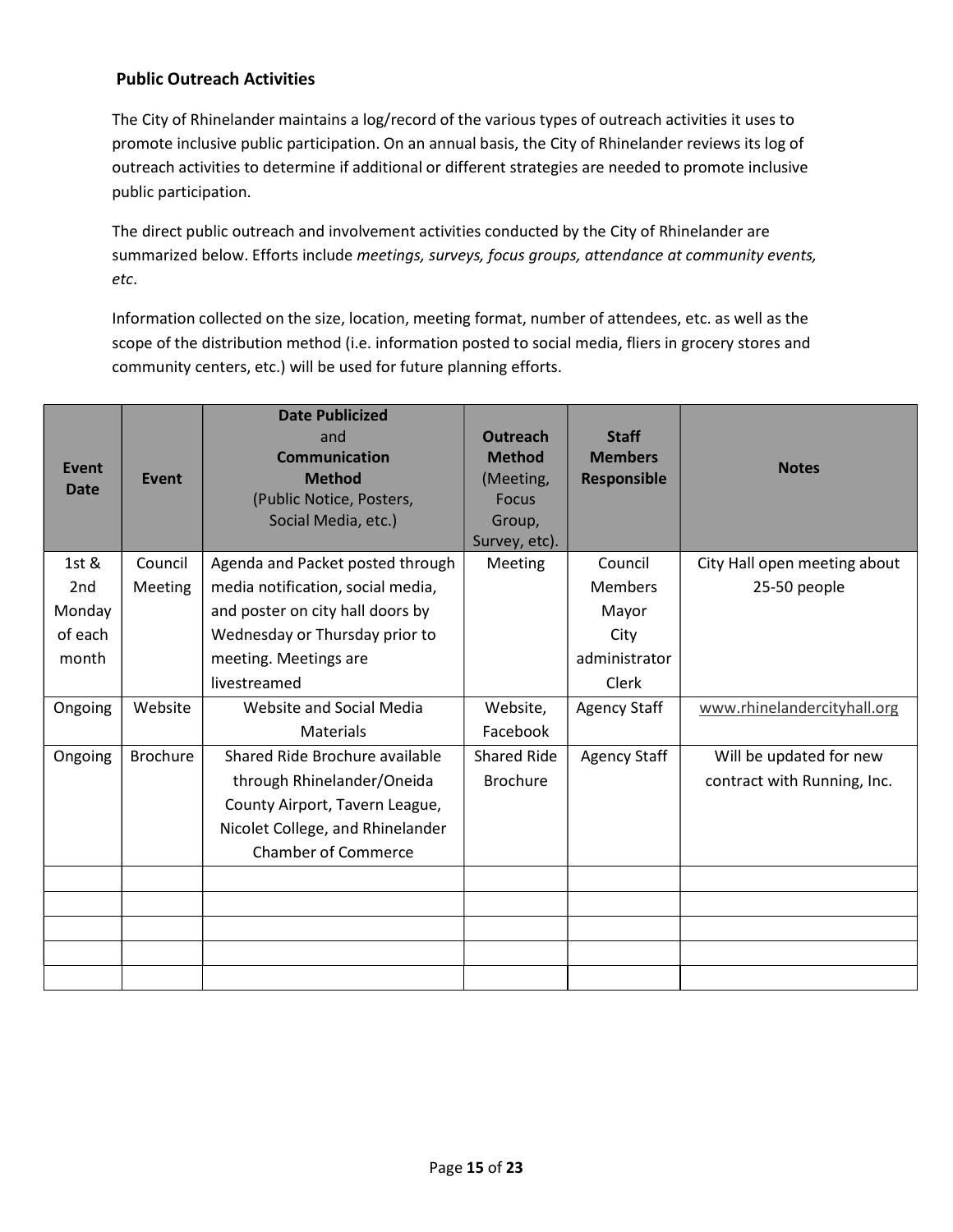## Limited English Proficiency (LEP) Plan

### **Overview**

As a recipient of federal financial assistance, the City of Rhinelander is required to prepare a Limited English Proficiency (LEP) Plan to address its responsibilities relating to the needs of individuals with limited English language skills.

This plan has been prepared in accordance with Title VI of the Civil Rights Act of 1964, 42 U.S.C 2000d, et seq, and its implementing regulations which state that no person shall be subjected to discrimination on

the basis of race, color, or national origin.<br>
Executive Order 13166 "Improving Access to Services for Persons with Limited English Proficiency",<br>
issued in 2000 clarified Title VI of the Civil Rights Act of 1964. It state English well and who have a limited ability to read, write, speak, or understand English are entitled to language assistance under Title VI in order to access public services or benefits for which they are eligible. While most individuals in Wisconsin read, write, speak, and understand English, for some individuals English is not their primary language. If these individuals have a limited ability to read, write, speak or understand English, they are considered Limited English Proficient (LEP).

The US DOT "Policy Guidance Concerning Recipients' Responsibilities to LEP Persons" discusses the concept of "safe harbor" with respect to the requirements for translation of written materials. The Safe Harbor Threshold is calculated by dividing the population estimate for a language group that "Speaks" English less than very well" by the total population of the county. The LEP Safe Harbor Threshold provision stipulates that for each LEP group that meets the LEP language threshold (5% or 1,000 individuals, whichever is less, of the population to be served) the City of Rhinelander must provide translation of vital documents (e.g., Notice of Nondiscrimination, Complaint Procedure and Complaint Form) in written format for non-English speaking persons.

Recipients of federal financial assistance are also required to implement LEP plans in accordance with guidelines of the federal agency from which the funds are provided. FTA Circular 4702.1B - Title VI Requirements and Guidance for FTA Recipients provides guidance and instructions for LEP Plan development.

### Plan Summary

The City of Rhinelander has developed this Limited English Proficiency Plan to identify reasonable steps for providing language assistance to persons with limited English proficiency (LEP) who wish to access services provided by the City of Rhinelander.

This plan outlines how to identify a person who may need language assistance, how to inform LEP persons language assistance is available, the ways in which assistance may be provided, and staff training.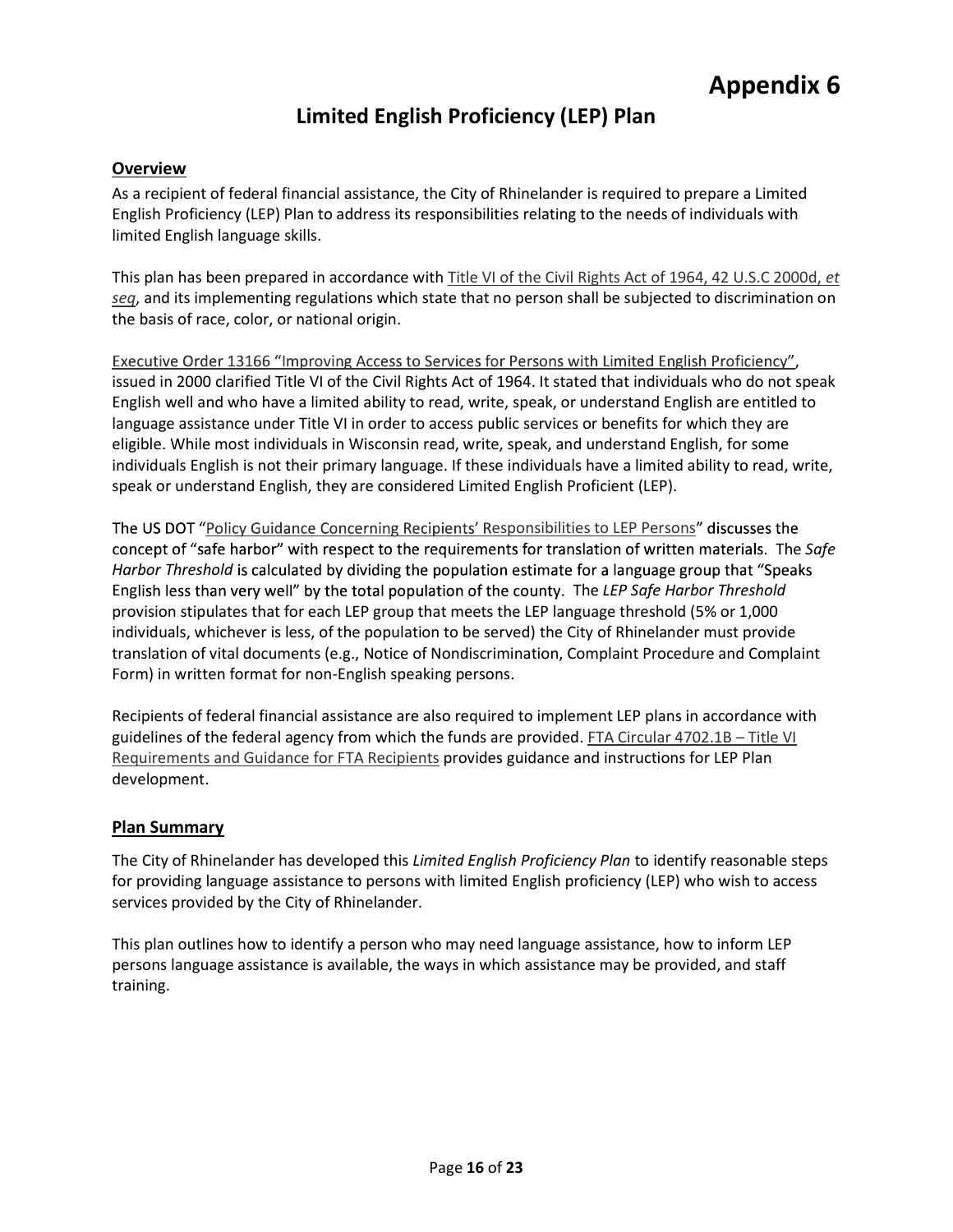### Plan Components

As a recipient of federal US DOT funding, the City of Rhinelander is required to take reasonable steps to ensure meaningful access to programs and activities by LEP persons.

This plan includes the following elements:

- 1. The results of the Four Factor Analysis, including a description of the LEP population(s), served.
- 2. A description of the following:
	- $\checkmark$  How language assistance services are provided.
	- $\checkmark$  How LEP persons are informed of the availability of language assistance services.
	- $\checkmark$  How the language assistance plan is monitored and updated.
	- $\checkmark$  How employees are trained to provide language assistance to LEP persons.

### Meaningful Access - Four Factor Analysis

To prepare this plan, the City of Rhinelander conducted a four-factor analysis which considers the following:

### Factor 1 - Demography

Number and proportion of LEP persons who may be served or are likely to encounter a City of Rhinelander program or service.

This plan uses US Census Bureau - American Fact Finder (2011-2015) language data available by Wisconsin county. More data is available on the US Census Bureau ACS website.<br>The US Census Bureau – American Fact Finder (2011-2015) data shows there are numerous languages

spoken in Oneida County. Some of these languages include Spanish, German, Russian, Japanese, Chinese, Other Native North American Languages, Policy, and Tagalog. After English, the second largest language group is Spanish.



The Safe Harbor Threshold is calculated by dividing the population estimate for a language group that "speaks English less then very well" by the total population of the county. The LEP Safe Harbor Threshold provision stipulates that for each LEP group that meets the LEP language threshold (5% or 1,000 individuals, whichever is less), the City of Rhinelander must provide translation of vital documents in written format for non-English speaking persons.

In Oneida County, with a population estimate of 34,069, 50 persons have identified themselves as Spanish speaking and "speaks English less than very well". This language group is less than 1% and below the 5%, or 1,000 persons threshold of the population to be served. This means the City of Rhinelander is not required to provide written translation of vital documents. All other language groups listed above are also below the Safe Harbor Threshold. This means, at this time, the City of Rhinelander is also not required to provide written translation of vital documents in these languages.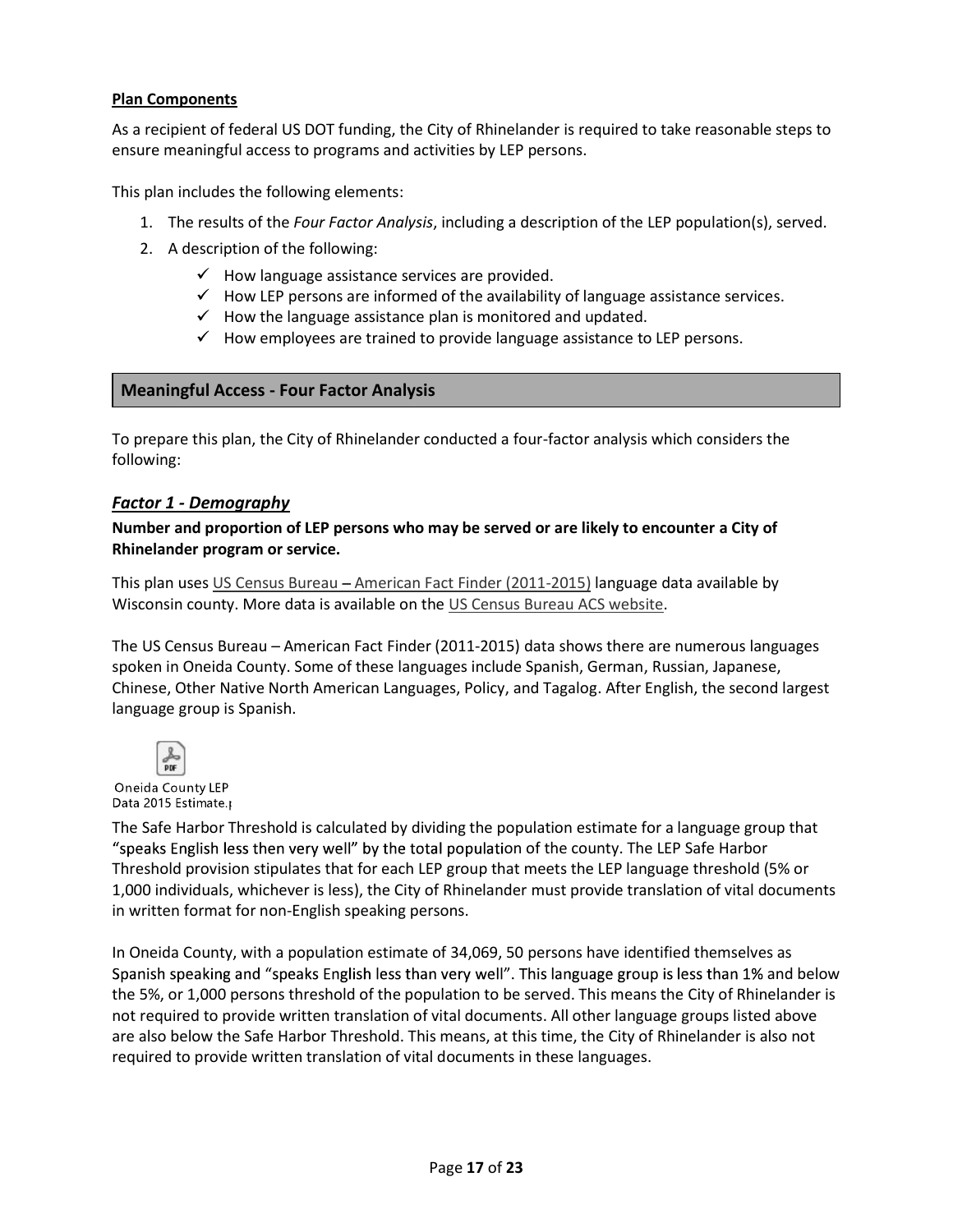In the future, if the City of Rhinelander meets the Safe Harbor Threshold for any language group, it will<br>provide written translation of vital documents in such languages and consider measures needed for oral<br>interpretatio provide written translation of vital documents in such languages and consider measures needed for oral interpretation.

### Factor  $2$  – Frequency

### Frequency of contact with LEP persons.

The City of Rhinelander and its contractor provide transportation service for the City of Rhinelander and surrounding 20-mile radius.

The City of Rhinelander reviewed the frequency with which its staff and its contractor has, or could have, contact with LEP persons in the conduct of City of Rhinelander activities. This includes a review of documented phone inquiries, office visits, and encounters at public meetings and community events. Within the last year, City of Rhinelander staff and its contractor have had (0) zero requests for interpreters and (0) zero requests for translated program documents in any setting.

City of Rhinelander staff, and its contractor will be trained on what to do when they encounter a person with limited English proficiency.

The City of Rhinelander with assistance from its contractor, tracks the number of encounters and considers adjustments to its outreach efforts to ensure meaningful access to all persons and specifically to LEP and minority populations of the City of Rhinelander's transportation services. The Log of LEP Encounters is a tool to help track LEP encounters.

| <b>Date</b> | <b>Time</b> | Language<br><b>Spoken By</b><br><b>Individual</b><br>(if available) | <b>Name and</b><br><b>Phone Number</b><br>of Individual<br>(if available) | <b>Service</b><br><b>Requested</b> | <b>Follow Up</b><br><b>Required</b> | <b>Staff</b><br><b>Member</b><br><b>Providing</b><br><b>Assistance</b> | <b>Notes</b> |
|-------------|-------------|---------------------------------------------------------------------|---------------------------------------------------------------------------|------------------------------------|-------------------------------------|------------------------------------------------------------------------|--------------|
|             |             |                                                                     |                                                                           |                                    |                                     |                                                                        |              |
|             |             |                                                                     |                                                                           |                                    |                                     |                                                                        |              |
|             |             |                                                                     |                                                                           |                                    |                                     |                                                                        |              |
|             |             |                                                                     |                                                                           |                                    |                                     |                                                                        |              |
|             |             |                                                                     |                                                                           |                                    |                                     |                                                                        |              |
|             |             |                                                                     |                                                                           |                                    |                                     |                                                                        |              |
|             |             |                                                                     |                                                                           |                                    |                                     |                                                                        |              |
|             |             |                                                                     |                                                                           |                                    |                                     |                                                                        |              |
|             |             |                                                                     |                                                                           |                                    |                                     |                                                                        |              |

### Log of LEP Encounters

If a language barrier were to exist, the City of Rhinelander would work to provide a reasonable accommodation. The "I Speak" Language Identification Card listed shown below is a document that can be used by City of Rhinelander staff to assist LEP individuals. Additional languages can be added, as needed, to match the demographic changes of the City of Rhinelander's service area. The languages included in the "I Speak" Language Identification Card below represent many of the languages spoken within the City of Rhinelander service area.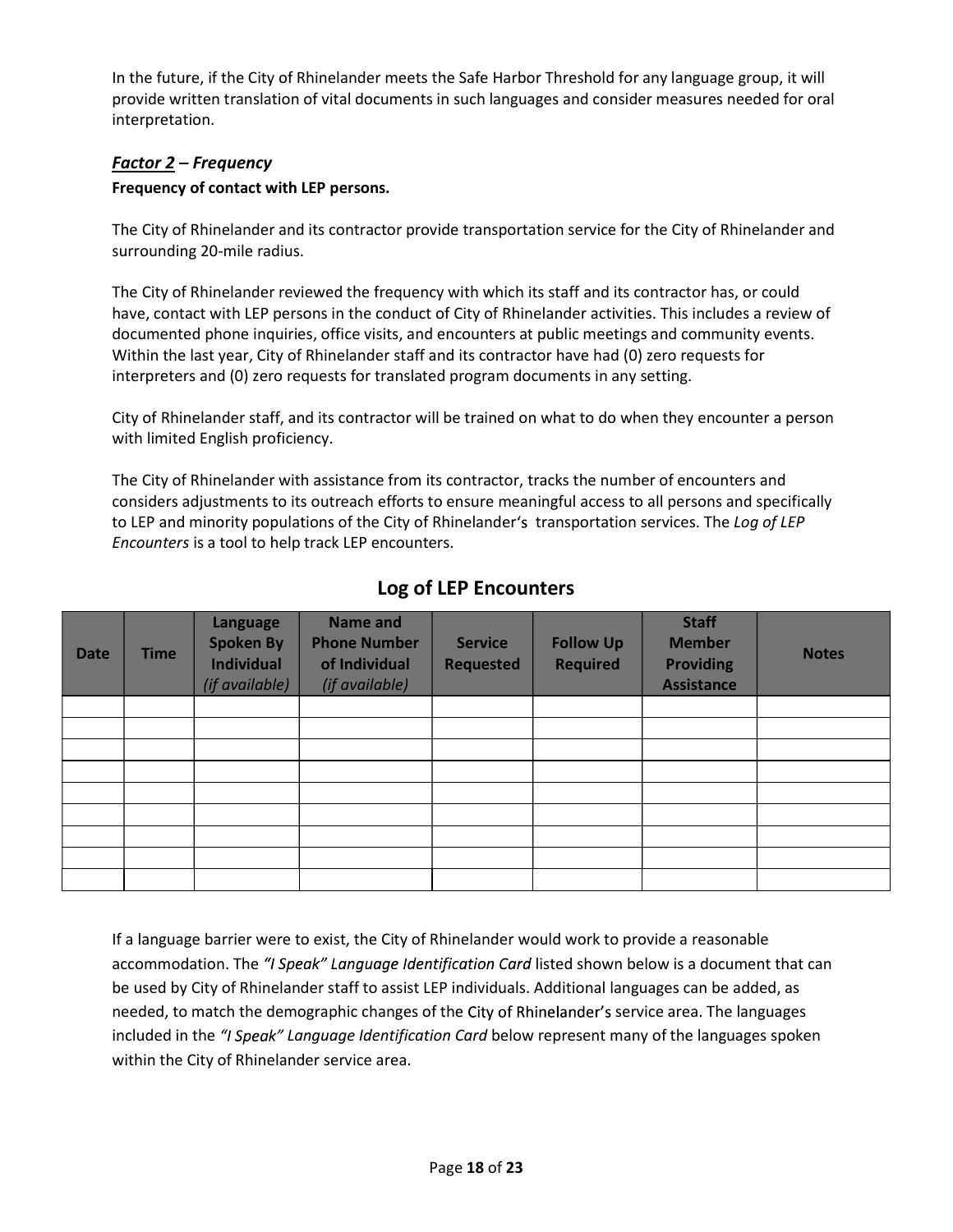| <b>Mark this</b><br>box if you | <b>Language Identification Chart</b> | Language       |
|--------------------------------|--------------------------------------|----------------|
| speak                          |                                      |                |
|                                | I speak English                      | English        |
|                                | Yo hablo español                     | Spanish        |
|                                | Kug has lug Moob                     | Hmong          |
|                                | 我說中文                                 | Chinese        |
|                                | E nói tiếng Việt                     | Vietnamese     |
|                                | 나는한국어를                               | Korean         |
|                                | Marunong akong mag-Tagalog           | <b>Tagalog</b> |
|                                | Ich spreche Deutsch                  | German         |
|                                | Я говорю по-русски                   | Russian        |
|                                | Ја говорим српски                    | Serbian        |
|                                | मैं हिंदी बोलते हैं                  | Hindi          |
|                                | میں نے اردو بولتے ہیں                | Urdu           |

### "I Speak" Language Identification Card

Note: For additional languages visit the US Census Bureau website http://www.lep.gov/ISpeakCards2004.pdf

### Factor 3 – Importance

### Nature and importance of program to LEPs.

The City of Rhinelander receives federal financial assistance to provide transportation service in the City of Rhinelander and surrounding 20-mile radius and to purchase vehicles for its program and services for seniors and individuals with disabilities.

The City of Rhinelander and our contractor understand an LEP person with language barrier challenges also faces difficulties obtaining health care, education, access to employment and nutrition meal sites, recreational services and socialization. Transportation services provides a key role in connecting LEP persons to these essential services.

### Factor 4 – Resources and Costs

### Resources available and overall cost to provide LEP assistance.

Given the small size of LEP encounters and small LEP populations, full multi-language translations of our programs and services related to transportation services is not warranted at this time. However, this information can be made upon request. The City of Rhinelander will contact state and local units of government and community resources for assistance in translation services.

Even though the City of Rhinelander does not have a separate budget for LEP outreach, it continuously explores ways to implement low cost methods of notifying LEP persons of transportation services. Outreach efforts include maintaining a website, utilizing social media, developing and printing brochure/materials and having a visible presence in our community (e.g., participating in job fairs, parades, community events, etc.) to promote transportation services. Additional low-cost outreach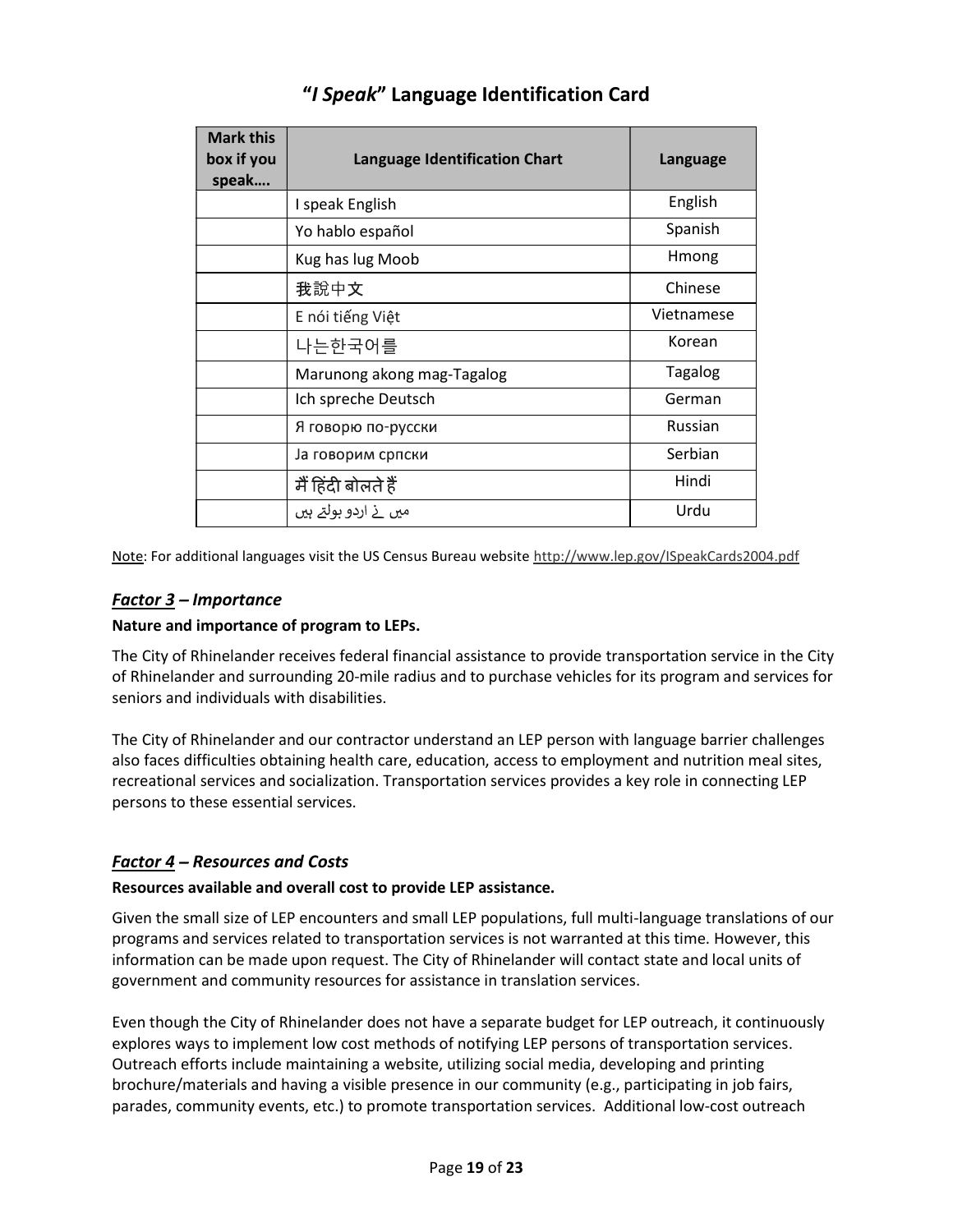methods to reach LEP communities include but are not limited to activities such as visiting ethnic stores/markets and restaurants, community centers, libraries, faith-based institutions and local festivals. The cost is relatively low but the ability to reach the LEP population is high.

### Language Assistance Services

### Overview - Language Assistance Services

If a person does not speak English as their primary language and is LEP, that person may be entitled to language assistance with respect to the City of Rhinelander's programs and services. Language assistance can include interpretation and/or translation from one language into another language.

The City of Rhinelander will take reasonable steps to provide the opportunity for meaningful access to LEP individuals who have difficulty communicating in English.

The City of Rhinelander strives to offer the following measures:

- $\checkmark$  When encountering LEP persons directly, City of Rhinelander staff use the "I Speak" Language Identification Card or posters to identify the language and communication need of LEP persons.
- $\checkmark$  Maintain a Log of LEP Encounters to capture information on the frequency of contact with LEP individuals to determine whether additional language assistance services are needed.
- $\checkmark$  Make translated versions (or provide for the interpretation of relevant sections) of all documents/publications available upon requests, within a reasonable time frame.
- $\checkmark$  Work with translation services as necessary to assist with the development of bilingual outreach materials.
- $\checkmark$  Utilize Wisconsin Relay 7-1-1, the state of Wisconsin resource to assist with communication needs http://www.wisconsinrelay.com/ and http://www.wisconsinrelay.com/features  $\checkmark$  Utilize online resources such as Google Translate to assist with the translation of documents.
- The main downside of this approach is accuracy. As such, this option will be used by the City of Rhinelander on limited basis. Instead, the City of Rhinelander will seek assistance from fluent speakers.
- $\checkmark$  Prioritize the hiring of bilingual staff, as needed.

### Public Outreach - Informing LEP Persons of Language Assistance Services

The City of Rhinelander uses the following steps to inform LEP persons of the availability of language assistance services:

- $\checkmark$  Posts the Title VI/LEP Notice of Nondiscrimination on its website. The notice includes a sentence written in Spanish and Hmong providing instructions on how to contact the City of Rhinelander to request information in another language.
- $\checkmark$  When encountering LEP persons directly, the City of Rhinelander will use the "I Speak" Language Identification Card to identify the language and communication needs of LEP persons. The City of Rhinelander may not be able to immediately accommodate or assist individuals self-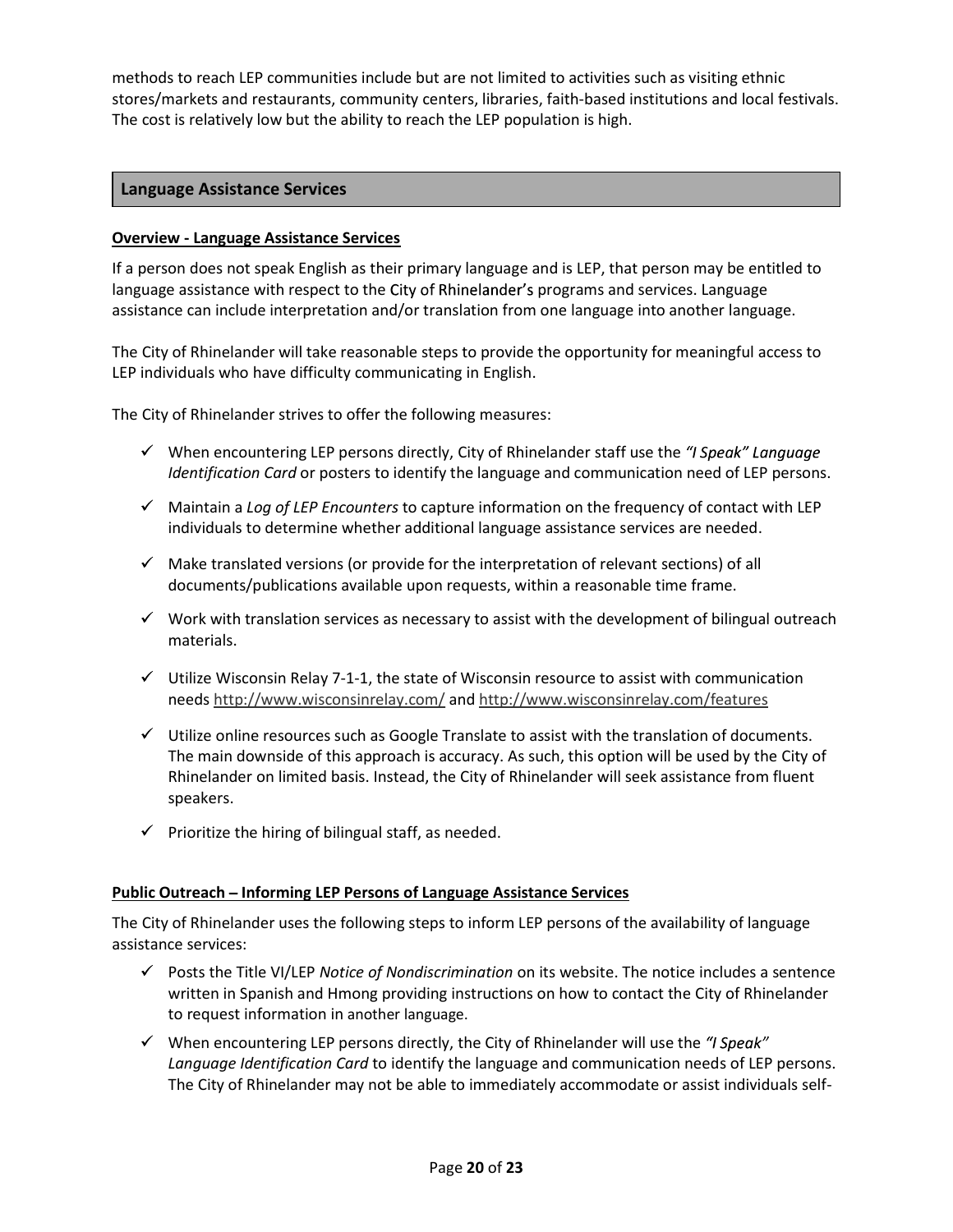identifying as a person not proficient in English but will seek means to follow up with the individual to address their needs in the language requested as soon as possible.

- $\checkmark$  Review outreach activities and information gathered from the Log of LEP Encounters on the frequency of contact with LEP individuals to determine whether additional language assistance services are needed.
- $\checkmark$  Develop and maintain cooperative relationships with key agencies/community organizations that serve LEP populations in the area or region. These entities can assist in providing or verifying translations and/or identifying gaps in assistance to persons with LEP needs.
- $\checkmark$  Utilize translation services such a fluent speaker on staff, seeking out language assistance from community organizations, Wisconsin Relay 7-1-1, the state of Wisconsin resource to assist with communication needs http://www.wisconsinrelay.com/ and http://www.wisconsinrelay.com/features

### Monitoring, Evaluating and Updating the Plan

The City of Rhinelander will review the LEP Plan on an annual basis. Review and updates will include the following:

- $\checkmark$  The number of documented LEP person contacts.
- $\checkmark$  How the needs of LEP persons have been addressed.
- $\checkmark$  Determine whether the need for translation services has changed.
- $\checkmark$  Determine with existing language assistance services are effective and sufficient to meet the needs of LEP persons.
- $\checkmark$  Determine whether complaints have been received concerning the City of Rhinelander's failure to meet the needs of LEP individuals.
- $\checkmark$  Sufficiency of staff training.
- $\checkmark$  Review of any new opportunities for LEP communication.
- $\checkmark$  Determine whether financial resources are needed to fund language assistance services.

### **Training Staff**

The following training will be provided to City of Rhinelander staff:

- Information on the City of Rhinelander's Title VI Non-Discrimination Plan and LEP responsibilities.
- $\checkmark$  Description of language assistance services offered to the public.<br> $\checkmark$  Use of the "I-Speak Card" as a tool to assist LEP individuals.
- 
- $\checkmark$  Documentation of language assistance requests using the Log of LEP Encounters.
- $\checkmark$  How to handle Title VI Non-Discrimination and LEP complaints.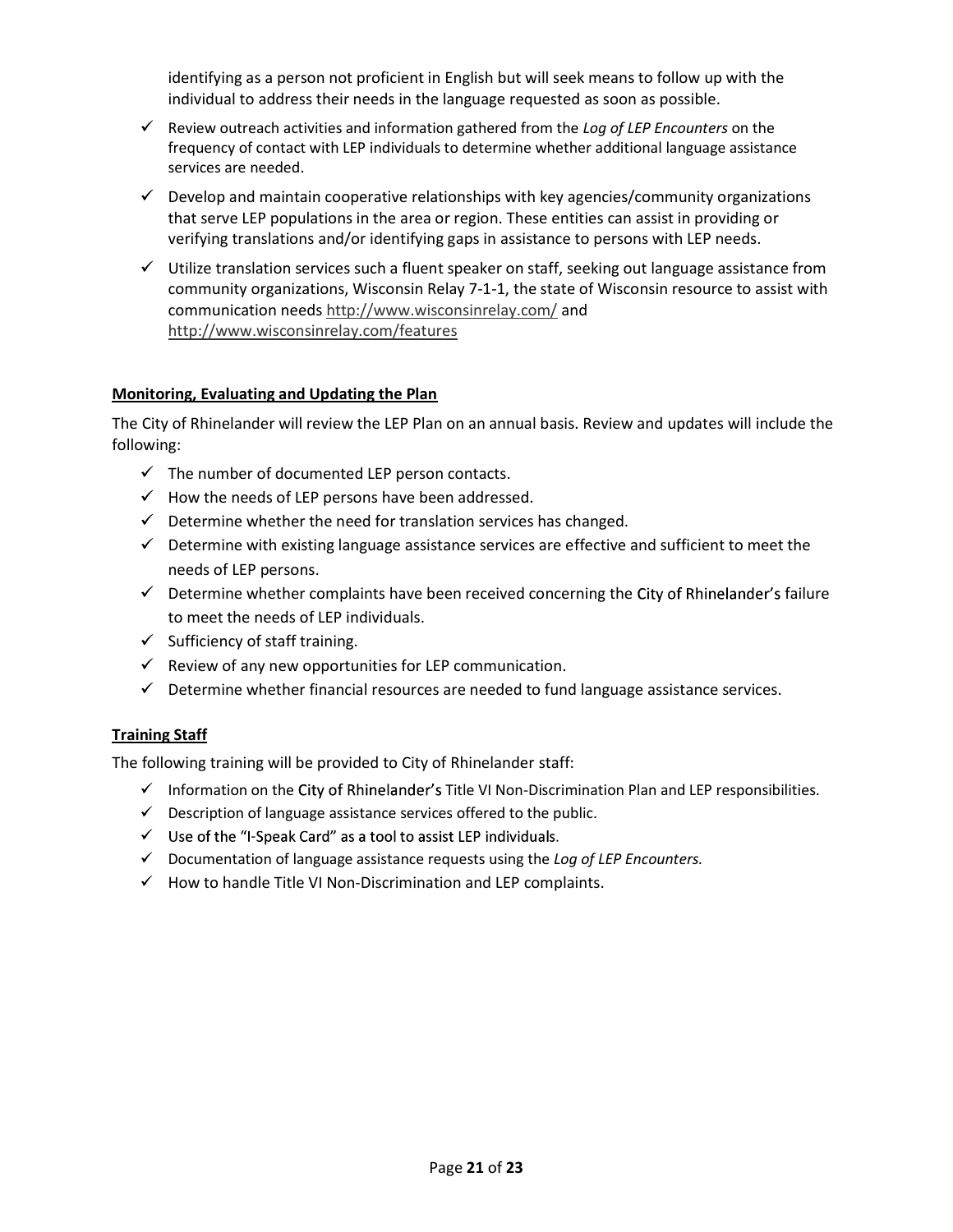### Demographic Representation Information4

### A. Demographic Representation Table<sup>5</sup>

The table below depicts US Census county population data by race and the City of Rhinelander nonelected committees/councils related to transit.



| Body                                  | Caucasian | Hispanic/<br>Latino | Black/<br>African<br>American | Asian<br>American | <b>Native</b><br>American | Two or<br>More Races |
|---------------------------------------|-----------|---------------------|-------------------------------|-------------------|---------------------------|----------------------|
| Oneida County                         | 95.1%     | 1.4%                | .8%                           | .5%               | 1.1%                      | 1.1%                 |
| City of Rhinelander Common<br>Council | 100%      | 0%                  | 0%                            | 0%                | 0%                        | 0%                   |

### B. Efforts to Encourage Minority Participation

The City of Rhinelander understands diverse representation on committees, councils and boards results in sound policy reflective of its entire population. As such, the City of Rhinelander encourages participation of all its citizens.

As vacancies on non-elected boards, committees and councils become available, the City of Rhinelander will make efforts to encourage and promote diversity.

To encourage participation on its boards, committees and councils, the City of Rhinelander will continue to reach out to community organizations to connect with all population groups in its service area. In addition, the City of Rhinelander will use creative ways to make participating realistic and reasonable, such as scheduling meetings at times best suited to its members.

<sup>&</sup>lt;sup>4</sup> If the City of Rhinelander has transit-related, non-elected planning boards, advisory councils or committees, or similar bodies, the membership of which is selected by the City of Rhinelander, Title VI regulations require the City of Rhinelander to provide a table depicting the membership of those committees broken down by race and a description of efforts made to encourage the participation of minorities on such committees.

<sup>5</sup> County data by race is available at the WisDOT website https://wisconsindot.gov/Documents/doingbus/local-gov/astnce-pgms/transit/compliance/title6-race.pdf or the US Census Bureau website http://data.census.gov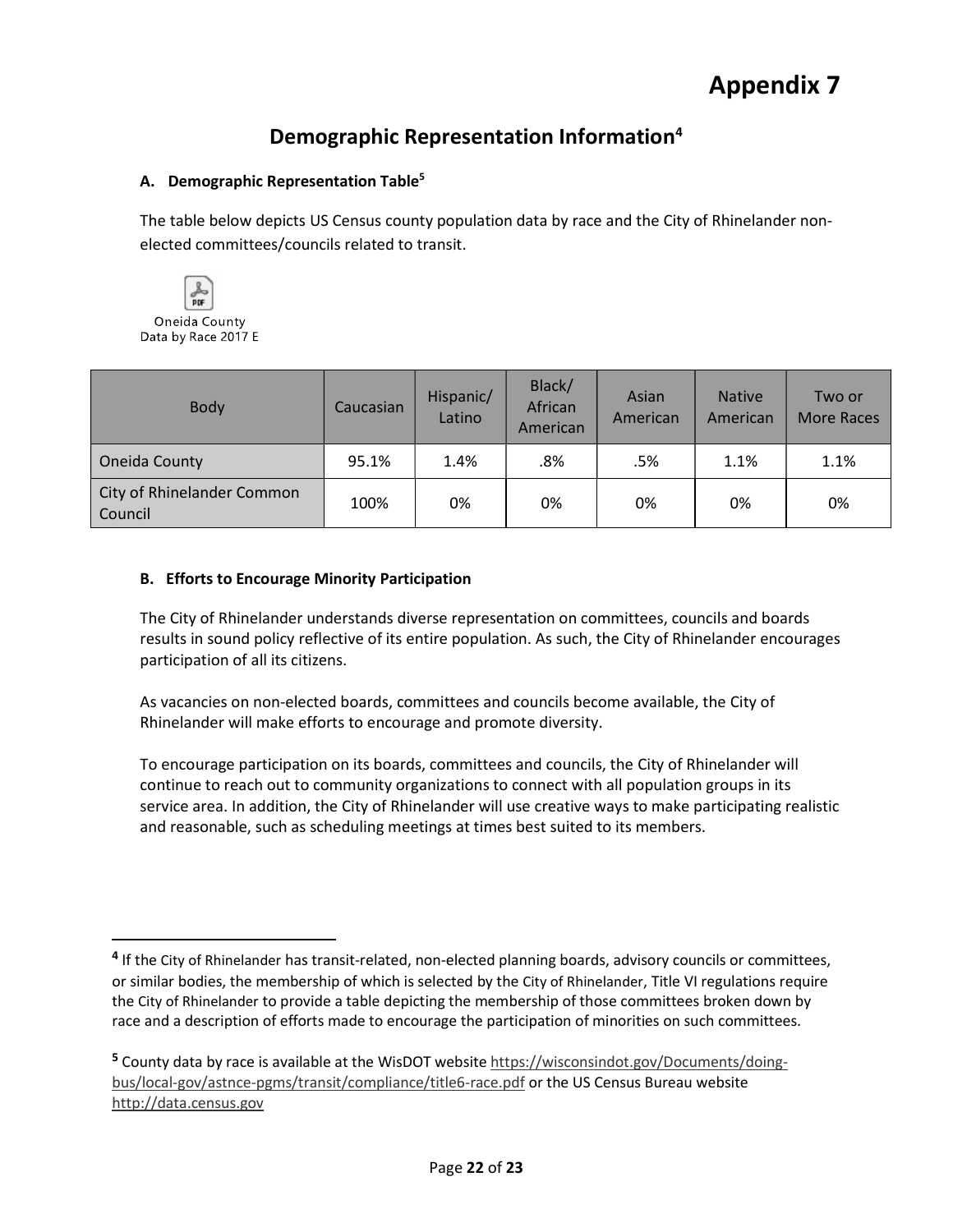# Demographic Representation Data Collection Form<sup>6</sup>

### Name of board, commission, council, etc.

Date: \_\_\_\_\_\_\_\_\_\_\_\_\_\_\_\_\_\_\_\_\_\_\_\_\_\_\_\_\_\_\_\_\_\_\_\_\_\_\_\_\_\_\_\_\_\_\_\_\_\_\_\_\_\_\_\_\_\_\_\_\_\_\_\_\_\_\_\_\_\_\_\_\_\_\_\_\_\_\_\_\_\_\_ Dear Member,

The City of Rhinelander as a recipient of federal funds, is required under Title VI of the Civil Rights statue to ascertain the racial/ethnic make-up of any non-elected boards, commissions, councils, etc.

Data from this section is used for statistical and reporting purposes. The information may be subject to disclosure under federal or state law or rule.

### Anti-Discrimination Notice

It is unlawful for the City of Rhinelander to fail or refuse to provide services, access to services or activities, or otherwise discriminate against an individual because of an individual's race, color, religion, sex, national origin, disability or veteran status.

As a council under the jurisdiction of the City of Rhinelander, we invite council members to voluntarily self-identify their race/ethnicity in order for us to comply with FTA Title VI and LEP requirements. This information will be used according to the provisions of applicable federal and state laws, executive orders and regulations, including those requiring the information to be summarized and reported to the federal government for civil rights enforcement purposes.

### Race/Ethnicity

If you choose to self-identify, please mark the one box describing the race/ethnicity category with which you primarily identify:<br>Asian or Pacific Islander: All persons having origins in any of the peoples of the Far East, Southeast

Asia, the Indian subcontinent, or the Pacific Islands. This area includes, for example, China, Japan, Korea,

the Philippine Islands and Samoa.<br>\_\_\_ Black and/or African American (not of Hispanic origin): All persons having origins in any of the Black

racial groups of Africa.<br>\_\_\_ Hispanic: All persons of Mexican, Puerto Rican, Cuban, Central or South American, or other Spanish culture or origin, regardless of race.

American Indian or Alaskan Native: All persons having origins in any of the original peoples of North America, and who maintain cultural identification through tribal affiliation or community recognition.

Caucasian (not of Hispanic origin): All persons having origins in any of the original peoples of Europe, North Africa or the Middle East.

<sup>&</sup>lt;sup>6</sup> This form is an optional tool the City of Rhinelander can use to gather information on the racial composition of its committee members for the purposes of meeting the Title VI plan requirements.